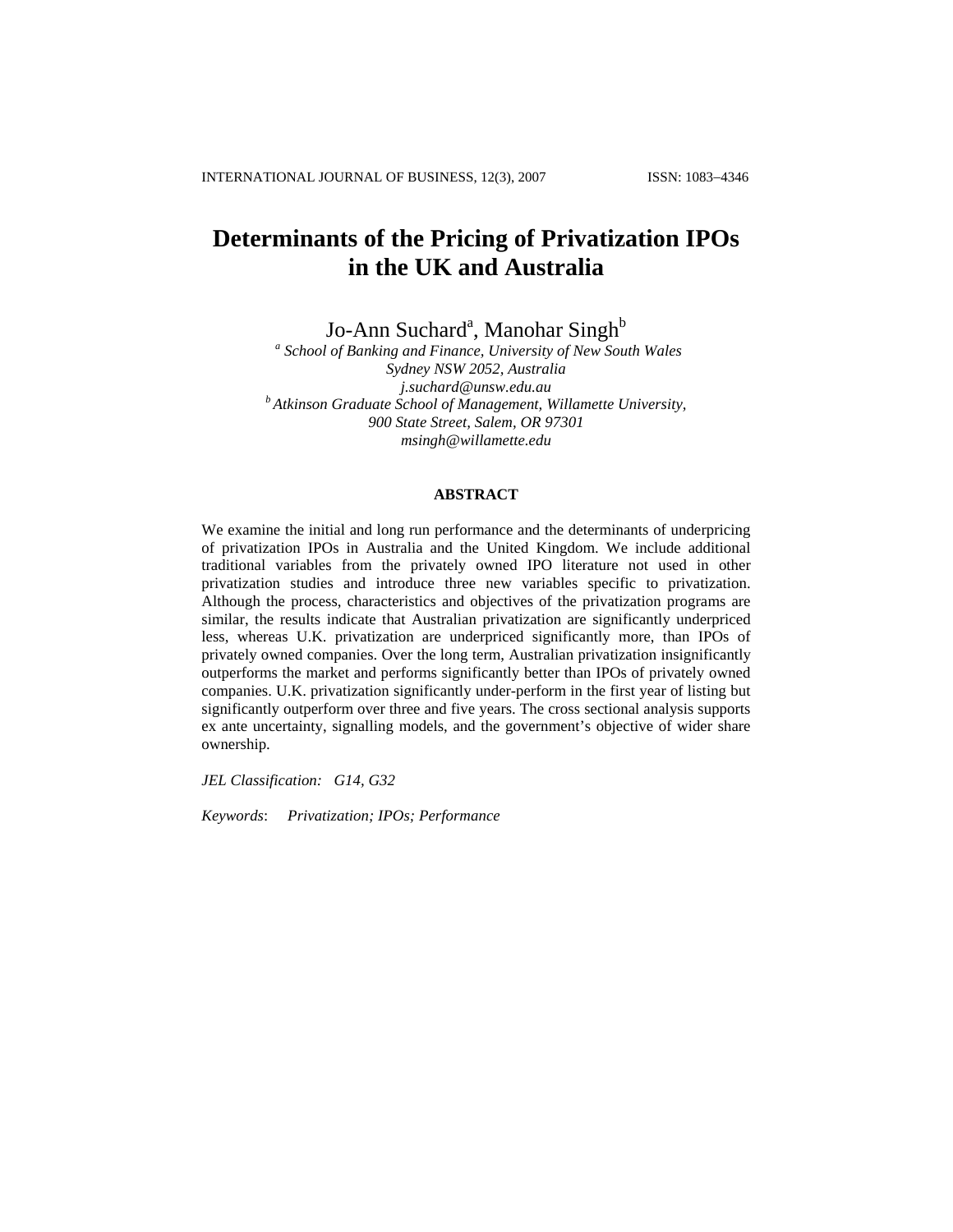# **I. INTRODUCTION**

The past fifteen years have witnessed a global revolution in the roles of government and the private sector. This process of change is being driven by intense pressure on public sector revenues and increasing competition. Privatization, which is the full or partial transfer of government assets to the private sector, is a response to these changes and the need for resources to flow to their most economically and socially valuable use. The argument for privatization assumes that the management and the efficient use of resources would be superior under the control of the private sector rather than the public sector. Megginson and Netter (2001) suggest that the arguments for privatization are based on the premise that the harmful effects of state intervention have a greater impact under state ownership than under state regulation, not that the harmful effects can be eliminated through privatisation.

The speed of this trend is evidenced by the value of global privatizations which, in 1997 totalled an all-time record of \$US153.4 billion which represents an increase of 55% from 1996.<sup>1</sup> Australia has had one of the larger privatization programs among OECD countries, second by value to the U.K. and to New Zealand, relative to GDP. The privatization program in Australia has been similar to the U.K. in terms of the objectives, characteristics, method and order of the privatization program. Privatization proceeds in Australia are estimated at \$A61 billion stemming from privatization by State and Commonwealth governments in the three main sectors of financial services, electricity and gas, and transport and communication.<sup>2</sup> The transfer of ownership of government owned corporations (GOCs) can be facilitated by several methods, including an Initial Public Offering (IPO), private or trade sales or tender offers. In Australia, trade sales have raised approximately \$A34 billion and public floats have raised \$A27 billion.<sup>3</sup> Former GOCs now listed on the stock exchange account for approximately 10% of the capitalisation of the Australian stock market and the number of individuals owning stock has increased from 10% of the population in 1991 to 20% in 1997.<sup>4</sup>

Considerable attention has been paid to the pricing of initial public offerings (IPOs) over the last two decades. There is global evidence of the underpricing of privately owned companies that undertake an IPO. $5$  In addition, the international evidence for GOC IPOs generally finds that IPOs of GOCs are underpriced. <sup>6</sup> Details of the UK and Australian studied are provided in Table 1.

Few studies have explicitly compared the pricing of IPOs of privately owned companies and GOC IPOs. Vickers and Yarrow (1988), Jenkinson and Mayer (1988), Jacquillat (1987) and Perotti and Guney (1993) all suggest that underpricing is greater for GOC IPOs than for privately owned companies. However, this conclusion is generally derived from casual observation rather than empirical tests and formal inference. Dewenter and Malatesta (1997) empirically test the difference between the level of underpricing for GOC IPOs and IPOs of privately owned companies in several countries, including the U.K. Their results suggest that GOC IPOs are more underpriced than IPOs of privately owned companies in the U.K., but in Canada and Malaysia, GOC IPOs are less underpriced and in France, Hungary, Japan and Thailand there is not a significant difference. Similar results for the U.K. are found [Menyah and Paudyal (1996), Choi and Nam (1998) and Huang and Levich (1998)]. However**,** Ljungqvist, Jenkinson and Wilhelm (2003) examine the pricing of IPOs including GOC IPOs in 61 non US markets using regression methodology and a privatisation dummy and find that GOC IPOs are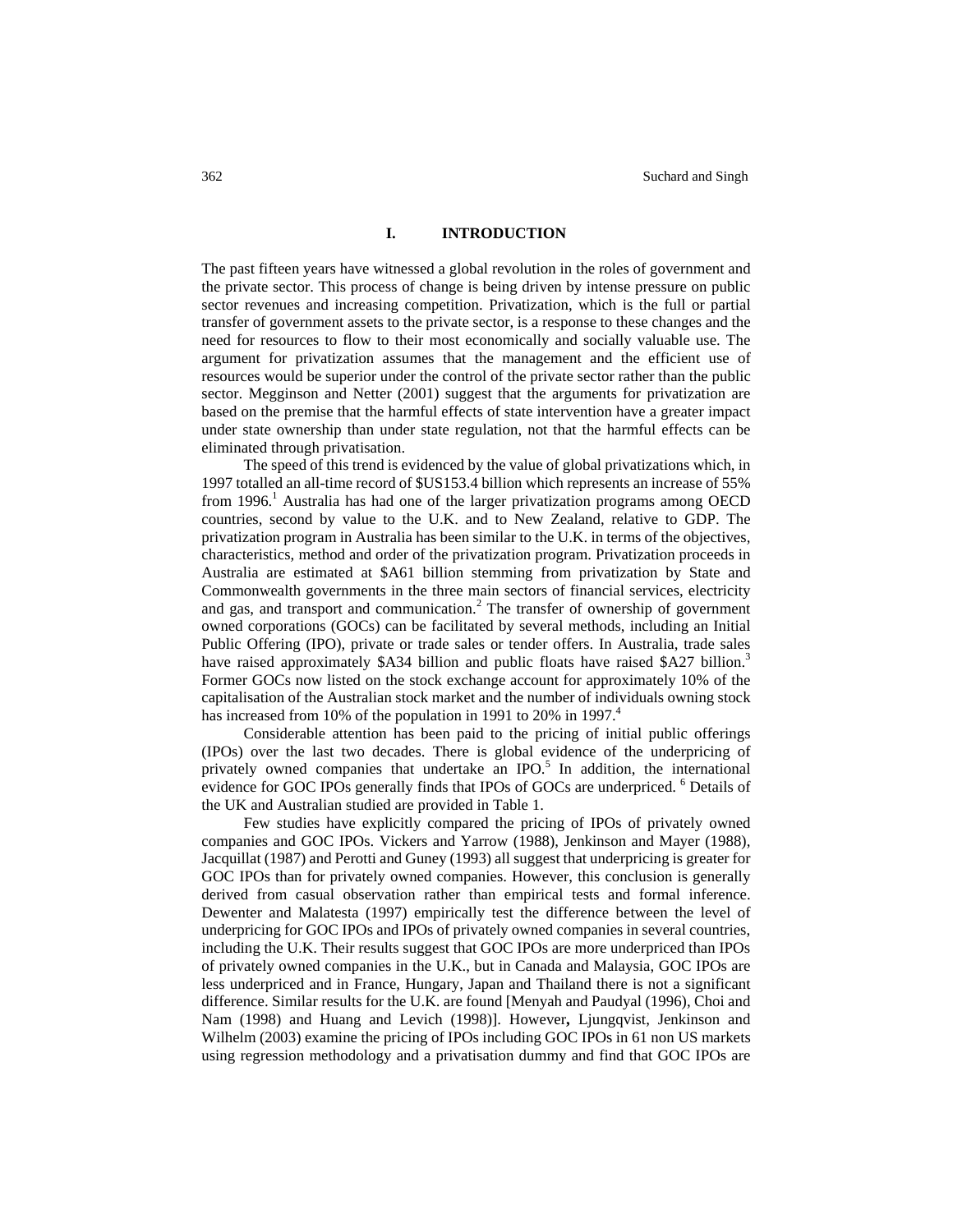significantly more underpriced than the IPOs of privately owned companies.

Choi and Nam (1998) and Huang and Levich (1998) compare the performance of Australian IPOs of privately owned companies and GOC IPOs. They find an insignificant difference. However, the privately owned company IPO sample does not match the time period over which the government owned IPOs are listed. This study compares the performance over similar time periods, that is, 1991 to 1996, and finds significant differences.

In terms of the long term performance of GOC IPOs, multinational studies by Megginson, Nash, Netter and Schwartz (2000), Boardman and Laurin (2000), Choi, Nam and Ryu (2000) and Dewenter and Malatests (2000) find significant positive market adjusted returns over holding periods of up to five years. U.K. specific studies find similar outperformance [Levis (1993), Menyah, Paudyal and Inyangete (1995) and Menyah and Paudyal (1996)]. In particular, Boardman and Laurin (2000) find that U.K. privatisations have higher long term returns than other markets. The long-term performance of GOC IPOs in Australia has not been examined.

The purpose of this paper is to examine the initial and long run performance of GOC IPOs in Australia and the United Kingdom, given that the process, characteristics and objectives of the privatization program in the U.K. and Australia are very similar. Furthermore, the paper provides a comparison with the performance of IPOs of privately owned companies. In addition, the cross sectional determinants of the initial returns of GOC IPOs is analysed using various explanatory theories of underpricing of IPOs of both privately owned and GOCs. This study includes additional traditional variables from the privately owned IPO literature not used in other privatization studies and introduces three new variables specific to privatizations. These include the level of minimum subscription, the value of incentives, and whether a political statement is made by the opposition regarding privatization policy.

| Table 1                                                                             |
|-------------------------------------------------------------------------------------|
| Prior studies examining the underpricing of UK and Australian government owned IPOs |

| Study                                   | Country | Year  | Number | Underpricing<br>(Unadjusted) |
|-----------------------------------------|---------|-------|--------|------------------------------|
| Jenkinson and Mayer (1988)              | UK      | 79-87 | 14     | 32.8%                        |
| Perotti and Guney (1993)                | UK      | 77-91 | 41     | 27.5%                        |
| Menyah, Paudyal and Inyangete (1995)    | UK      | 81-91 | 41     | 41.4%                        |
| Menyah and Paudyal (1996)               | UK      | 81-91 | 40     | 40.4%                        |
| Dewenter and Maltesta (1997)            | UK      | 81-91 | 38     | 18.0%                        |
| Choi and Nam (1998)                     | UK      | 81-96 | 39     | 36.3%                        |
| Huang and Levich (1998)                 | UK      | 89-96 | 42     | 17.7%                        |
| Jones, Meggison, Nash and Netter (1999) | UK      | 77-97 | 61     | 35.0%                        |
| Easton and Pinder (1996)                | Aus     | 89-95 | 6      | 8.3%                         |
| Breda, Collis, Deed and Psevdos (1997)  | Aus     | 89-95 | 6      | 17.2%                        |
| Choi and Nam (1998)                     | Aus     | 91-97 |        | 16.6%                        |
| Huang and Levich (1998)                 | Aus     | 89-96 | 8      | 10.9%                        |
| Jones, Meggison, Nash and Netter (1999) | Aus     | 77-97 | 9      | 9.0%                         |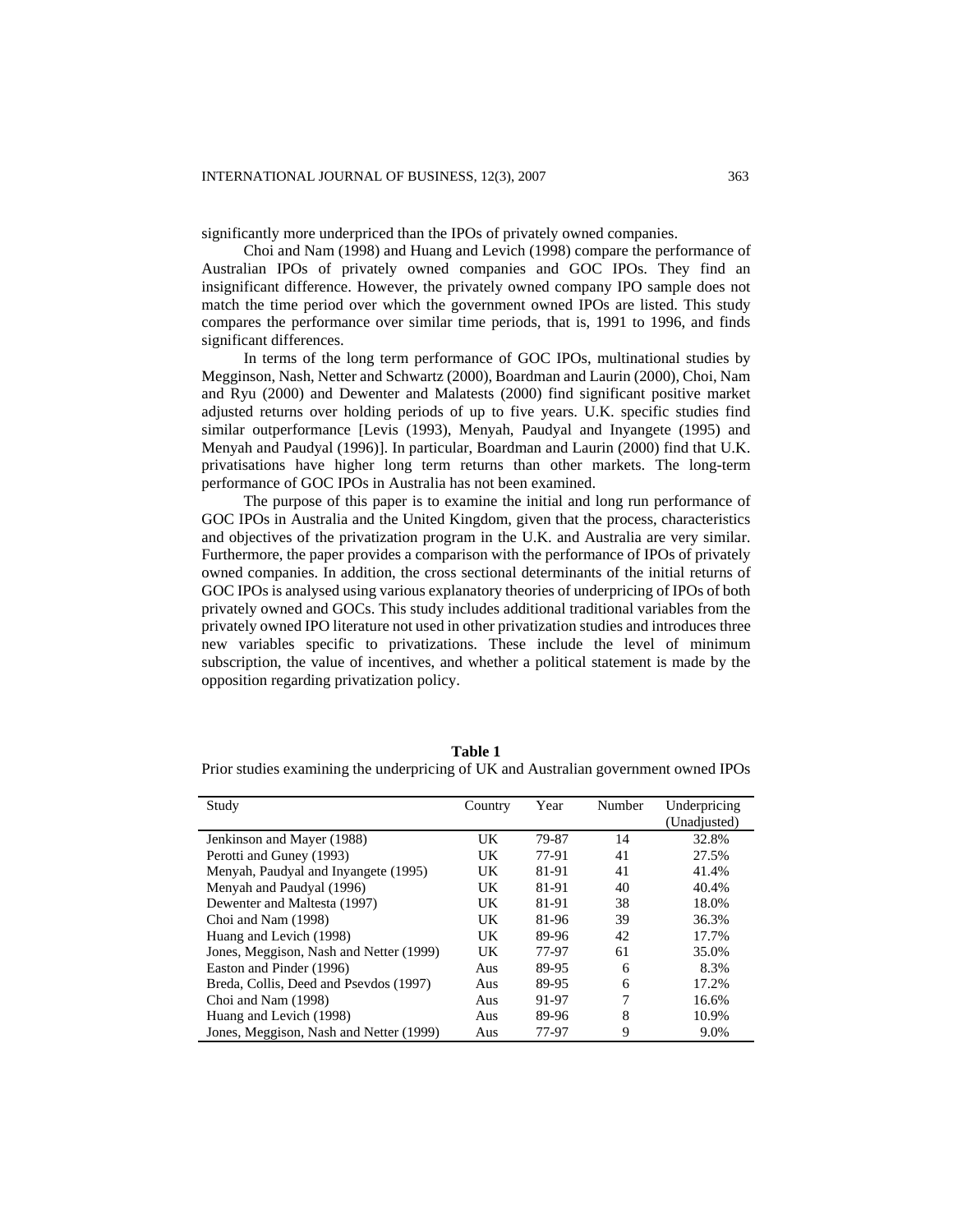The remainder of this paper is organised as follows. Section II provides background information and the pricing structure of the privatization process in the U.K. and Australia. The theoretical determinants of underpricing are discussed in section III. The data, methodology used, and proxy measurement is described in Section IV. Empirical results are presented in Section V.

## **II. THE PRIVATIZATION OF GOCS IN THE U.K. AND AUSTRALIA**

## **A. Background**

The privatization program in the U.K. is the oldest endeavour of its kind in the world. In 1979 privatization became an important element of the British Government's economic strategy of involving the private sector in activities previously carried out by the public sector to reduce the size of the latter. Although some state owned industries had existed in the U.K. for many years, shortly after the Second World War ended, the British Government initiated a widespread program of nationalisation. Founded on the tenets of socialism, nationalisation's goals were to promote greater equality of income, increase the distribution of wealth, and create prosperity throughout the nation.

The privatization program that was initiated by the Thatcher Government was a direct strategy to deal with the poor performance of the nationalised companies and with the social, political, macroeconomic and managerial problems associated with these companies. Privatization was part of an overall plan for the Thatcher Government to create a truly free market economy in the U.K. The government chose to distribute shares widely though advertising and share allocation rules favouring small investors. Special arrangements were made to encourage employees to become stockholders such as free stock and bonus stock for all stock purchased, when a majority of the stock in the firm they worked for were sold by a public flotation on the stock exchange. In many cases, the government retained partial control via a golden share that conferred the right to veto certain transactions such as takeover by foreign companies. The UK Government has privatised 47 major businesses (mainly water and electricity companies) through a trade sale or an IPO between 1979 and 1995. The initial privatizations were companies that operated in competitive industries. Later privatizations included large monopoly utility companies where the sale of the government owned firm was accompanied by the creation of utility regulatory bodies to control prices.

Privatization in Australia was introduced in the late 1980s as part of a wider program of micro economic reform aimed at improving the efficiency of government business enterprises (GBEs) and strengthening the economy. Prior to this period, GBEs had been involved in essential community service obligations, the fulfilment of regulatory responsibilities, and commercial activities. However, during the late 1980s, the Labor Government initiated a GBE reform process in which the GBEs should focus their activities on performing community service obligations and regulatory functions, while GBEs performing commercial activities should be transferred to the private sector.

This policy was set against a background of rising public debt. The Government's desire to reign in the increasing level of public debt meant that the provision of capital to GBEs was becoming more difficult due to Government borrowing constraints. Alternative sources of capital were required, the private sector being the obvious choice. Thus, privatization in Australia was a response to the increasing level of public debt and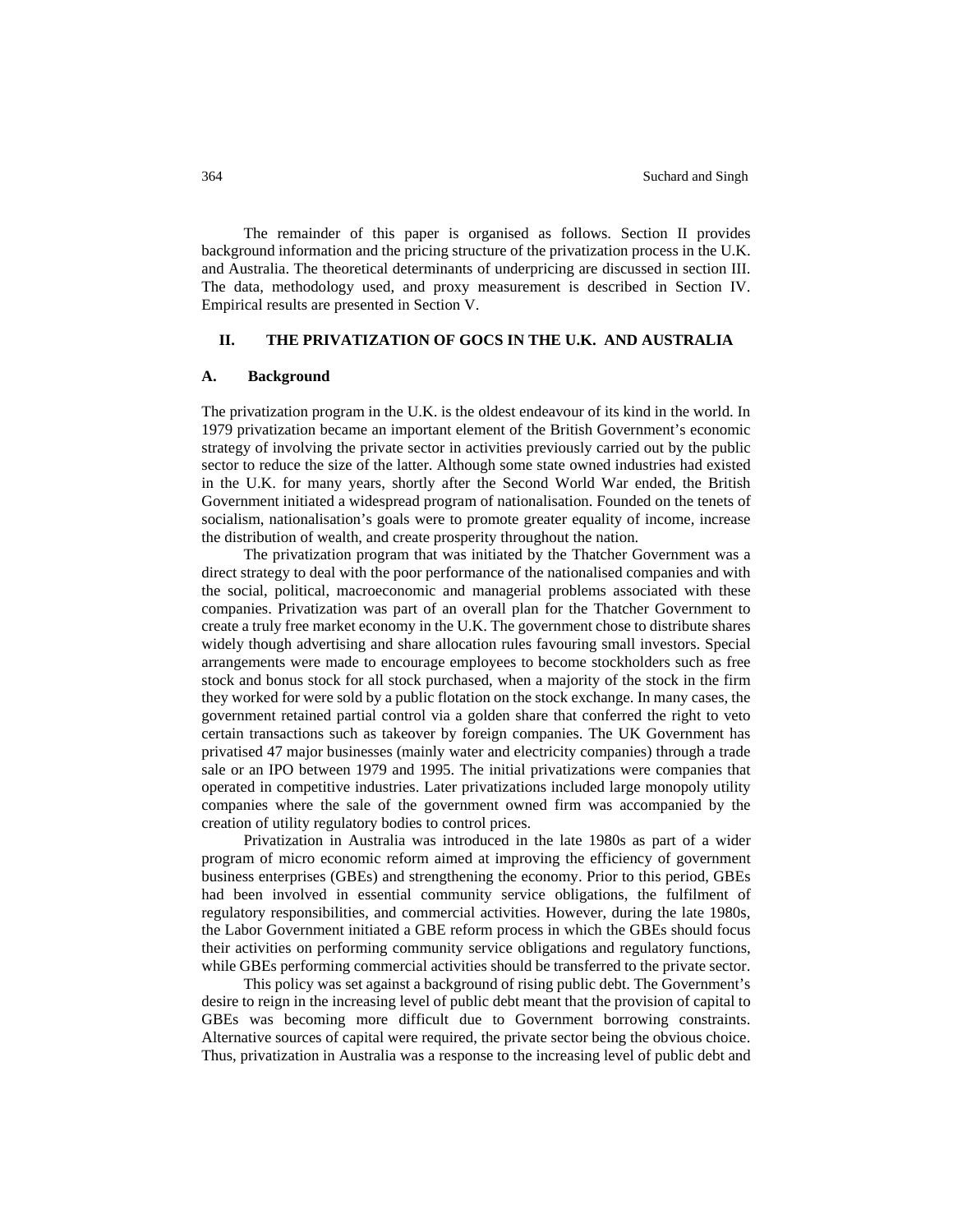part of a policy of micro economic reform. The Labor Government raised over \$10 billion dollars through the sale of public assets to the private sector. The privatization process has continued under the current Liberal Government through the late 1990s and it has or intends to complete those asset sales announced by the Labour Government.

Privatization has not been the exclusive domain of the Federal Government as State Governments have also been active in privatising assets. Of the seven privatizations through IPOs between 1990 and 1996, four have been offered by the Federal Government. In addition over fifty other public assets have been privatised by Australia's states and territories. Tender offers (for electricity generation and distribution industries) and trade sales (for gas pipelines, roads and hospitals) have been the most common method for the transferral of ownership of assets from the public sector to the private sector.

Morgan (1990) notes that the central characteristics of the privatization process in Australia, that is, the type and order of the GOCs that have been sold, phased sales, professional marketing with the sale underwritten by respected institutions and measures to maximise institutional and individual investor participation, has closely followed the pattern of the U.K. program. Morgan argues that the objectives of privatization in the U.K. and Australia are similar and include improving the efficiency and quality of service by increasing competition; exposure to capital market disciplines, thereby providing a more transparent and effective monitor of management than in total government ownership; increased competition in both domestic and international markets; promoting share ownership as widely as possible among the population<sup>7</sup>; reducing the public sector borrowing requirement; easing of public sector debt pay determination; reducing government involvement in enterprise decision making; encouraging employee ownership of stock in their companies; and redistributing income and wealth. It is therefore not unexpected that the outcomes of the two programs are also similar.

#### **B. Underwriting Arrangements and Pricing structure**

In Australia and the U.K., it is conventional practice for an underwriter to be a company associated with a stock broking firm or an investment bank and for sub underwriters (generally for large offerings), to be institutional investors. Banks, companies and private citizens may also take sub underwriting positions. In contrast, in the United States, parties other than investment banks are unlikely to be in an underwriting or sub underwriting capacity.<sup>8</sup> Generally, IPOs in Australia and the U.K. have been underwritten in advance of demand having been ascertained. Thus, a distinguishing feature of the Australian and U.K. market is that the offer or subscription price is fixed prior to the issue of a prospectus. There is usually a considerable time lag (approximately 45 days) between prospectus registration and listing of the firm. Thus, the issuer is locked into a subscription price well in advance of the listing of the firm and bears the risk of subsequent market movements.

In contrast, in the United States, the underwriting agreement is not executed until after demand has been determined through a process of book building where investors are requested to nominate demand at prices within a given price range. The price is generally set in the week before listing according to the overall demand indicated.

However, as Woo (2000) notes, since 1992 in Australia, there has been a trend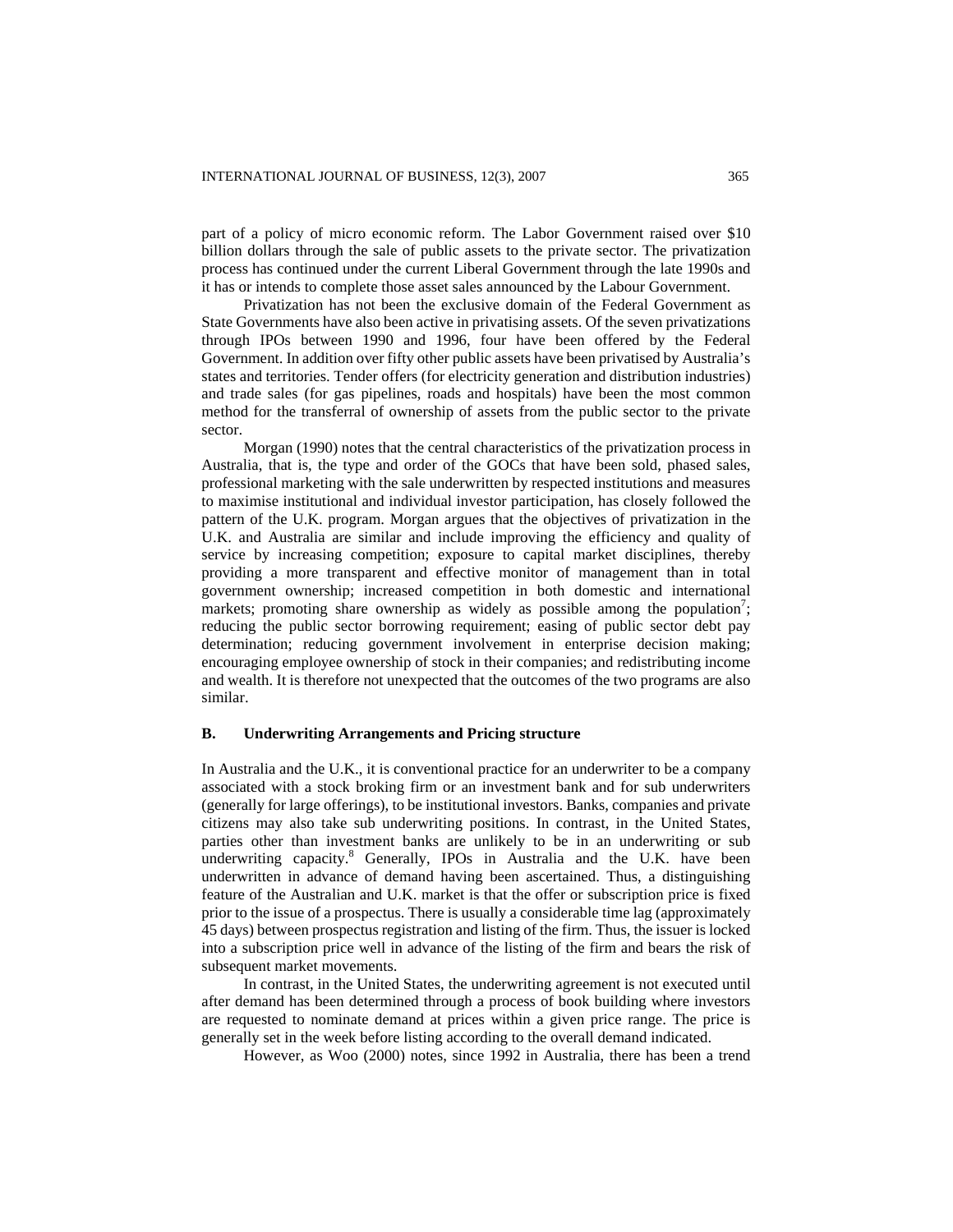towards tiered equity offers which consist of a multi part offer to raise funds from two or more defined sectors such as institutions, the public, current private stockholders (entitlement) and employees. These joint arrangements usually have different conditions set for each sector and it has become widely accepted that the public offer is a fixed price, usually fixed quantity arrangement which closes before the institutional offer. The institutional offer is usually structured by way of a limited range tender. The other offer variations are set at the same price as the public and they essentially provide a preferential status to certain types of related parties to ensure that a proportion of the offer is reserved for existing private stockholders and employees. Only the first four privatizations have been underwritten by outside parties.

## **III. DETERMINANTS OF UNDERPRICING**

Numerous theories have been proposed to explain IPO underpricing. However, the focus of these theories has generally been the underpricing of IPOs of privately owned companies. The following section examines the explanations proposed for the underpricing of both private and government owned IPOs that are tested in this study.

# **A. Determinants of Privately Owned IPO Underpricing**

The existence of information asymmetry between the parties involved in the IPO is common to many of the explanations. The winner's curse model (Rock (1986)) suggests that there are two groups of investors differentiated by their knowledge of the intrinsic value of the stock being sold. The better informed group avoids overpriced IPOs. Thus investors with inferior information receive large allocations of overpriced offers relative to underpriced offers. Given the winners curse, uninformed investors will only submit purchase orders, if on average, IPOs are underpriced sufficiently to compensate them for the bias in the allocation of new issues. Thus a positive relationship between informed demand and the level of underpricing is hypothesised.

The inability to change the issue price and/or the quantity of shares in the Australian and U.K. fixed price offers represents an important difference between the Australian/U.K. and the prevailing U.S. environment. In Australian issues, underwriting agreements are usually signed five to six weeks prior to listing. In contrast, in the U.S., subscription prices are often not determined until (non binding) offers have been received from potential subscribers, usually one week before listing. In this way informed investor demand is revealed, thereby reducing the expected level of underpricing. Ritter (1987) observes that U.S. issuers face relatively low price uncertainty in setting the subscription price. Lee, Taylor and Walter (1996) note that the Australian issuing method can be expected to increase heterogeneity in information availability between classes of investors. Restrictions on pre selling should compound the importance of preferred clients for brokers and underwriters. Any 'informal' (and strictly illegal) pre selling of Australian IPOs would be confined to a select group, thereby reinforcing the distinction between informed and uninformed investors. Rock's (1986) model of underpricing relies on this type of heterogeneity, while the lack of widespread pre selling eliminates the explanation for underpricing offered by Benveniste and Spindt (1989), who model underpricing as a 'reward' for clients' revelation of information during the pre selling period.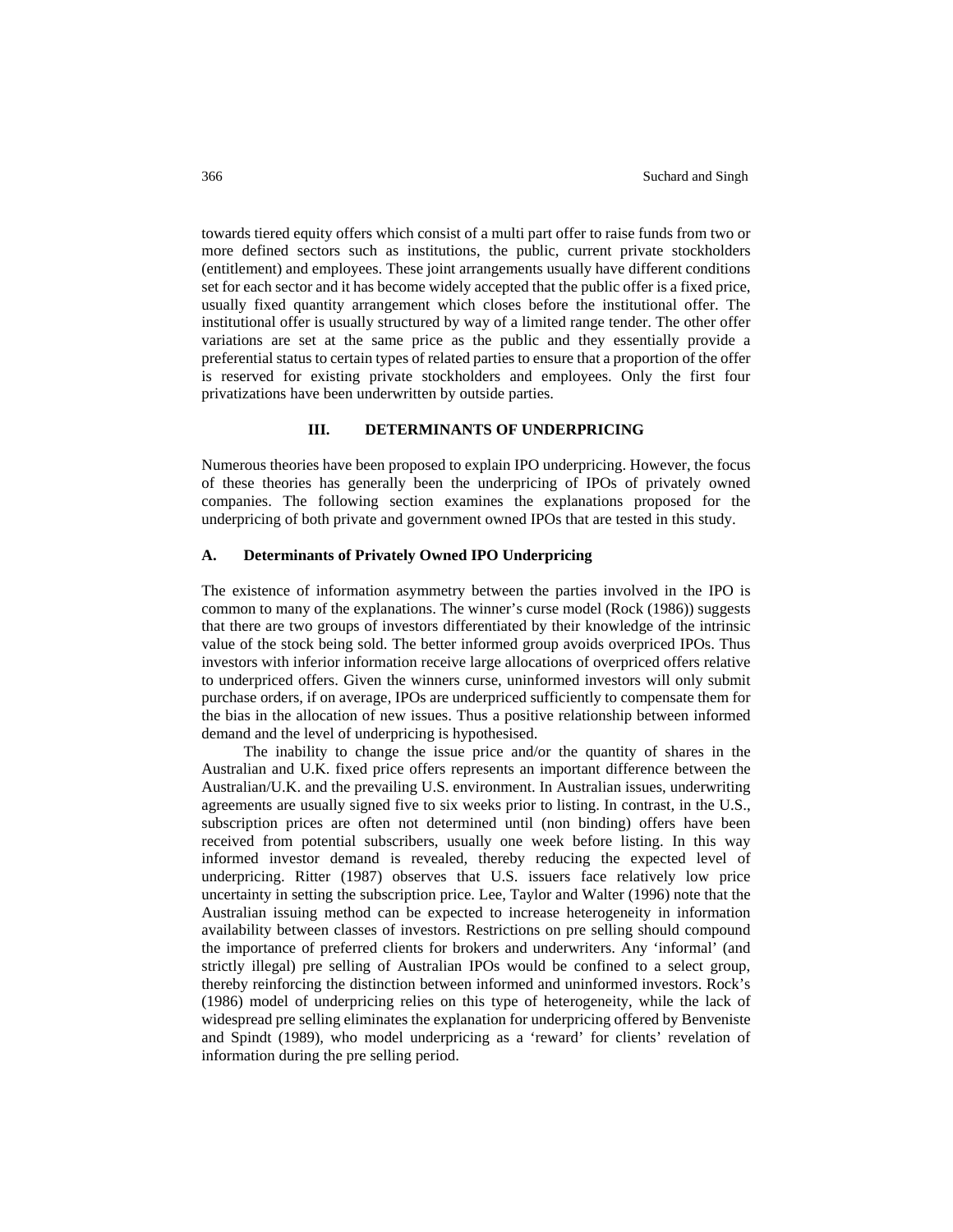In addition, Lee, Taylor and Walter (1996) note that the form of underwriting agreement used for Australian IPOs also contributes to an expectation that IPO underpricing and the winner's curse are related in Australian offers. Ritter (1987) argues that relatively risky IPOs use best efforts underwriting to reduce expected underpricing through a reduction in the winner's curse faced by uninformed investors. However, Australian underwriting involves a standby arrangement, where in the event that the issue is not fully subscribed within a certain period, the underwriter agrees to take up any shortfall in subscription at an agreed price. Thus, the risk associated with the issue (that is, under-subscription) is borne by the underwriter compared to a best efforts contract where if the minimum number of shares is not sold at the offer price within a specified period of time (usually 90 days), the offer is withdrawn. Thus, the standby arrangement increases the probability that uninformed investors face a winners' curse.

Beatty and Ritter (1986) suggest that the magnitude of the difference between the degree of underpricing, is directly related to the ex-ante uncertainty about the value of the issue, due to increases in ex-ante uncertainty intensifying the winner's curse problem. Thus, a positive relationship between the ex-ante uncertainty about the value of an issue and underpricing is hypothesised.

Allen and Faulhaber (1989), Welch (1989) and Grinblatt and Hwang (1989) develop signalling models where issuers possess better information than investors about the value of the offer. High value companies may choose to underprice to signal to investors that they are high quality companies. This enables a high value firm to charge higher prices in subsequent offerings or to enjoy higher value for the equity that they retain. Thus, a positive relationship should exist between both the degree of underpricing and the issuer's fractional holdings and the firm's value and the degree of underpricing.

Barry and Brown (1984) suggest that the level of underpricing for an IPO is related to the quality and quantity of information available about the offering firm. Those companies with relatively little information available will be considered to be more risky than those companies which have more information available. Hence, companies with less information will underprice their securities at the IPO to compensate investors for investing in relatively riskier stocks. Thus, a negative relationship between the level of underpricing and the quantity of information about the firm is hypothesised.

The certification hypothesis reflects the belief that when a firm sells shares for the first time its true value is imperfectly known by investors and that the quality of the auditor, investment banker and underwriter chosen by the firm's owners provides information to the market about that value. Titman and Trueman (1986) hold that the information provided by a higher quality auditor allows investors to make a more precise estimate of the firm's value. As a result, an entrepreneur with more favourable private information about his firm's value will select a higher quality auditor than an entrepreneur with less favourable private information. Beatty (1989) argues that IPO firm owners will choose the auditing firm with reputation capital so that the marginal cost of a higher quality auditor equals the marginal benefit of less underpricing. Booth and Smith (1986) suggest that the underwriter is employed to 'certify' that the issue price is consistent with inside information regarding the future earnings prospects of the firm. In addition, Carter and Manaster (1990) develop a model where more prestigious underwriters are associated with IPOs with a lower dispersion of possible firm values and less underpricing. Thus, a negative relationship between the level of underpricing and the quality of information about the firm is hypothesised.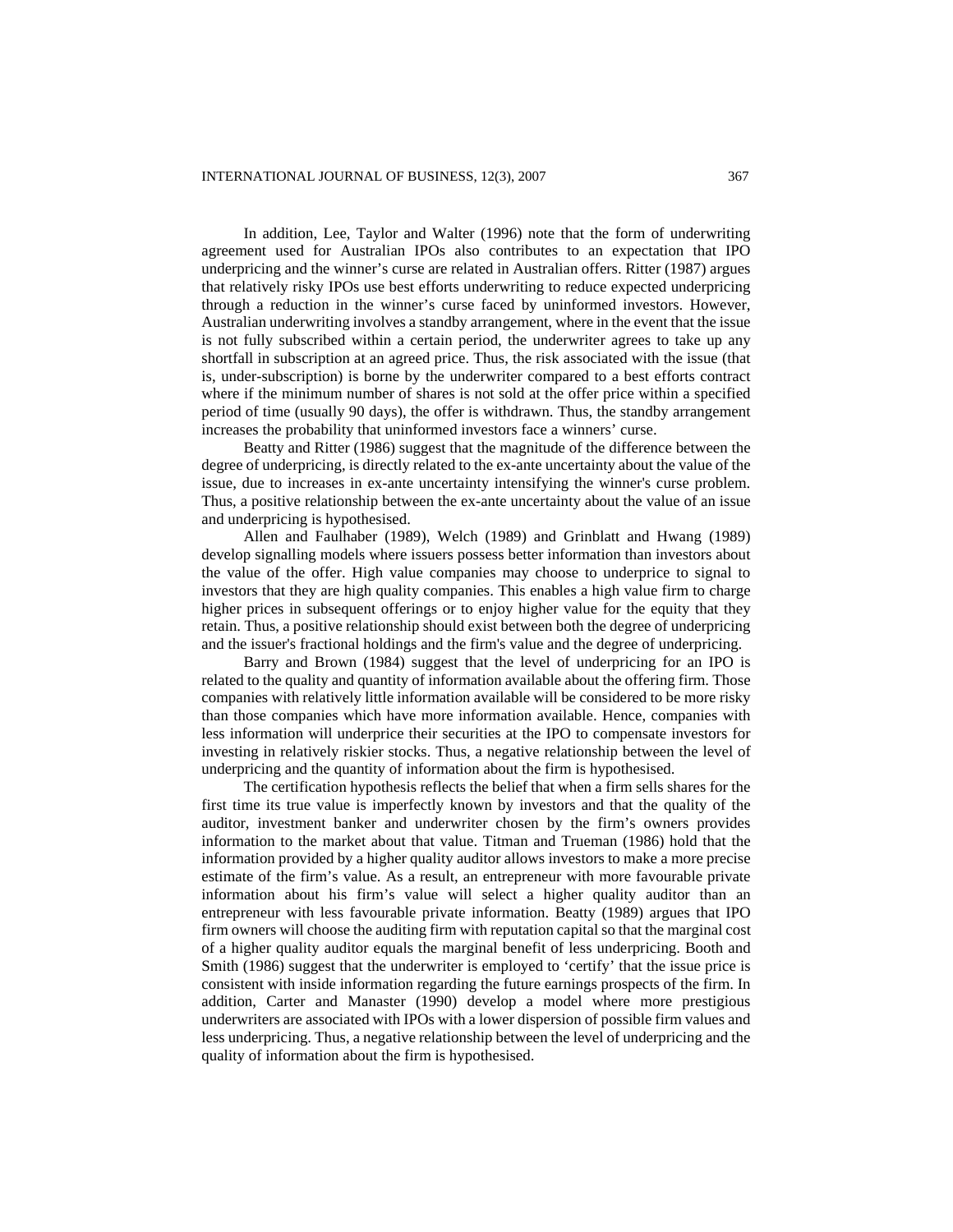#### **B. Determinants of Government Owned IPO Underpricing**

Explanations for underpricing which are unique to GOC IPOs are dominated by political motives.<sup>9</sup> These theories suggest that governments deliberately underprice GOC IPOs to achieve political objectives such as wider stock ownership, support for the privatization program and increased probability of re-election.

Perotti (1995) presents a signalling model where GOC IPOs are associated with uncertainty regarding the direction of future government policies that may affect firm value. Perotti argues that the sale price reflects the potential for any changes in policy, therefore the government has an interest announcing a policy of constraint. In the absence of a reliable signal, only sustaining the same policy over time can eliminate the risk perceived by investors. Perotti contends that the structure of the sale may be used to reassure investors. Thus a partial sale (and underpricing) is a signal of the government's commitment. Gradual sales with immediate transfer of control imply that the government is willing to bear residual risk, a signal that it does not intend to redistribute value through a future policy change. Thus, a government with no intention of changing to a policy which will adversely affect the firm's value, is more willing to retain a non controlling stake in the firm for a period of time, since it knows that it will sell its stake at a higher price in the future. Conversely, a government which expects to change its current policy prefers a rapid sale, since it expects a lower market value for the firm in the future.

In addition, Perotti and Guney (1993) argue that underpricing signals commitment because an uncommitted government cannot expect higher proceeds from a subsequent sale, and is therefore not willing to underprice the initial sale. Dewenter and Malatesta (1997) argue that underpricing only occurs when the optimal retained share is high. In contrast to Perotti (1995), Vickers and Yarrow (1988) suggest that underpricing will be greater for GOC IPOs where the government sells a large allotment of equity at one time, and therefore retains a smaller share, assuming the offer size is relatively large compared to other IPOs. Thus, a positive relationship between the level of underpricing and the level of retained ownership by the government is hypothesised.

Furthermore, similar to Mauer and Senbet (1992), Perotti and Guney (1993) argue that underpricing is greatest when the privatised firm is entirely new to the market and there are no companies in the same industry listed. As there are no comparable companies listed, information which can be used to price the privatised firm is limited. Consequently, the pricing decision becomes more difficult and as a result the level of underpricing is greater. However, Vickers and Yarrow do not elaborate on the precise cause of underpricing, whether it is due to a risk premium to compensate investors, a conservative price setting decision due to lack of information or an alternative reason. A negative relationship between the level of underpricing and the order of the IPO in the government's privatization program is hypothesised.

Alternatively, issuing companies may intentionally underprice their shares in order to generate excess demand and attract a large number of small shareholders. The disperse ownership will increase both the liquidity of the market for the stock and make a future takeover more difficult. Booth and Chua (1995) argue that investors will be willing to price stock using a lower discount rate if they expect a liquid market for their shares. Thus, the post issue price is dependent upon the dispersion of stock ownership. Brennan and Franks (1995) argue that companies may underprice in order to have a diffuse ownership base. In the U.K., an important objective of the Thatcher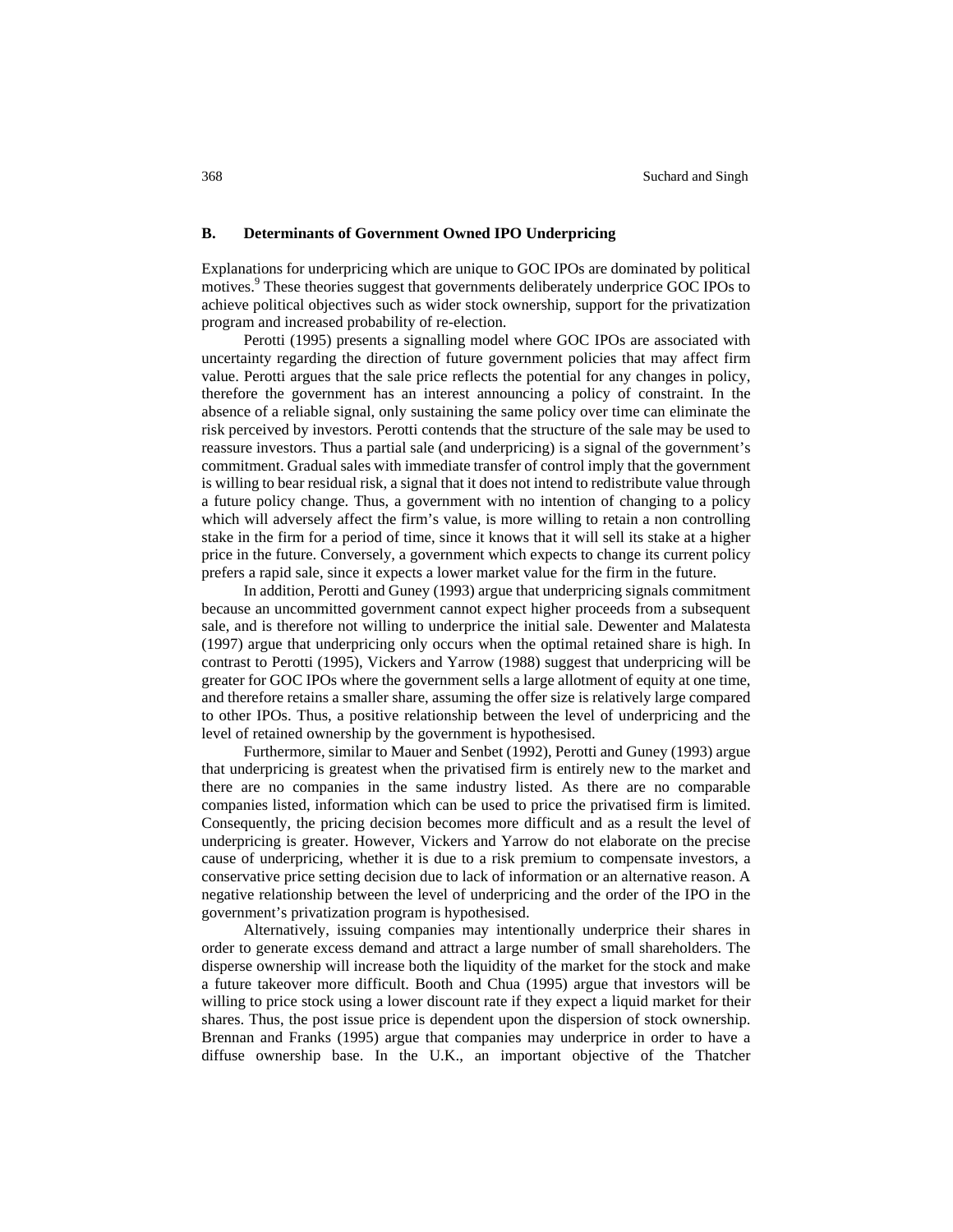Government's privatization program was the promotion of wider share ownership, and especially share ownership by employees of companies, as part of the desire to extend "property-owning democracy". Vickers and Yarrow (1988) believe that underpricing is used as an incentive to encourage small investors to participate in an IPO of a government owned company. Furthermore, Jenkinson and Mayer (1988) attribute the relationship between underpricing and the objective of wider stock ownership as a consequence of Rock's (1986) model. As investors posses diverse information regarding the companies to be privatised, which are of uncertain value, the government must underprice the issue to encourage widespread participation in the offer and hence achieve the objective of wider share ownership. Thus, a positive relationship is hypothesised between the government's desire for wider share ownership and the degree of underpricing.

In many government owned offers, a portion of the stock is reserved for purchase by employees of the privatised firm. Dewenter and Malatesta (1997) postulate that where the shares are greatly underpriced, allocation preferences are used to enlist employee political support. This suggests that initial returns in GOC IPOs where a stock tranche is reserved for employees, should exceed initial returns in GOC IPOs where there is no such reserved tranche. Thus, a positive relationship is hypothesised between employee participation and the degree of underpricing.

Vickers and Yarrow (1988) suggest that GOC IPOs are underpriced to a greater extent if the government's opposition stated it would re-nationalise the asset and only compensate investors with the original offer price. If stock was taken back at the original offer price, then existing stockholders would sustain a capital loss or gain equal to the difference between that price and the previously prevailing market price. Thus, in GOC IPOs where the government's opposition party intends to renationalise the privatised firm, underpricing will be greater. By underpricing, the government ensures investors enjoy large capital gains which will be lost should the opposition be elected to power, therefore generating political support. Similarly, Perotti and Guney (1993) and Ibbotson, Sindelar and Ritter (1994) suggest that allocating underpriced shares to smaller investors, creates a large constituency whose interests lie with a successful privatization program, and thus, are more likely to re-elect the government.

# **IV. DATA AND EMPIRICAL METHODS**

The privatization of government assets is examined in Australia and the U.K. The data comprises 40 GOC IPOs, 33 U.K. IPOs over 1981 to 1991 and 7 Australian IPOs over the period 1991 to 1996. There were 38 government owned IPOs in the U.K. over the sample period, five of which were excluded from the sample due to the inability to obtain prospectuses. A total of 7 Australian GOC IPOs listed during the sample period and thus the number of observations used in this study represents the population. Company specific information is obtained from prospectus documents. Stock and market index prices are sourced from the ASX/Statex database and the Financial Times.

Returns are calculated on an unadjusted, market adjusted, and price relative basis. The unadjusted return is calculated as the closing price on the first day of listing less the offer price, as a percentage of the offer price. The market adjusted excess return on the first day of listing is calculated as: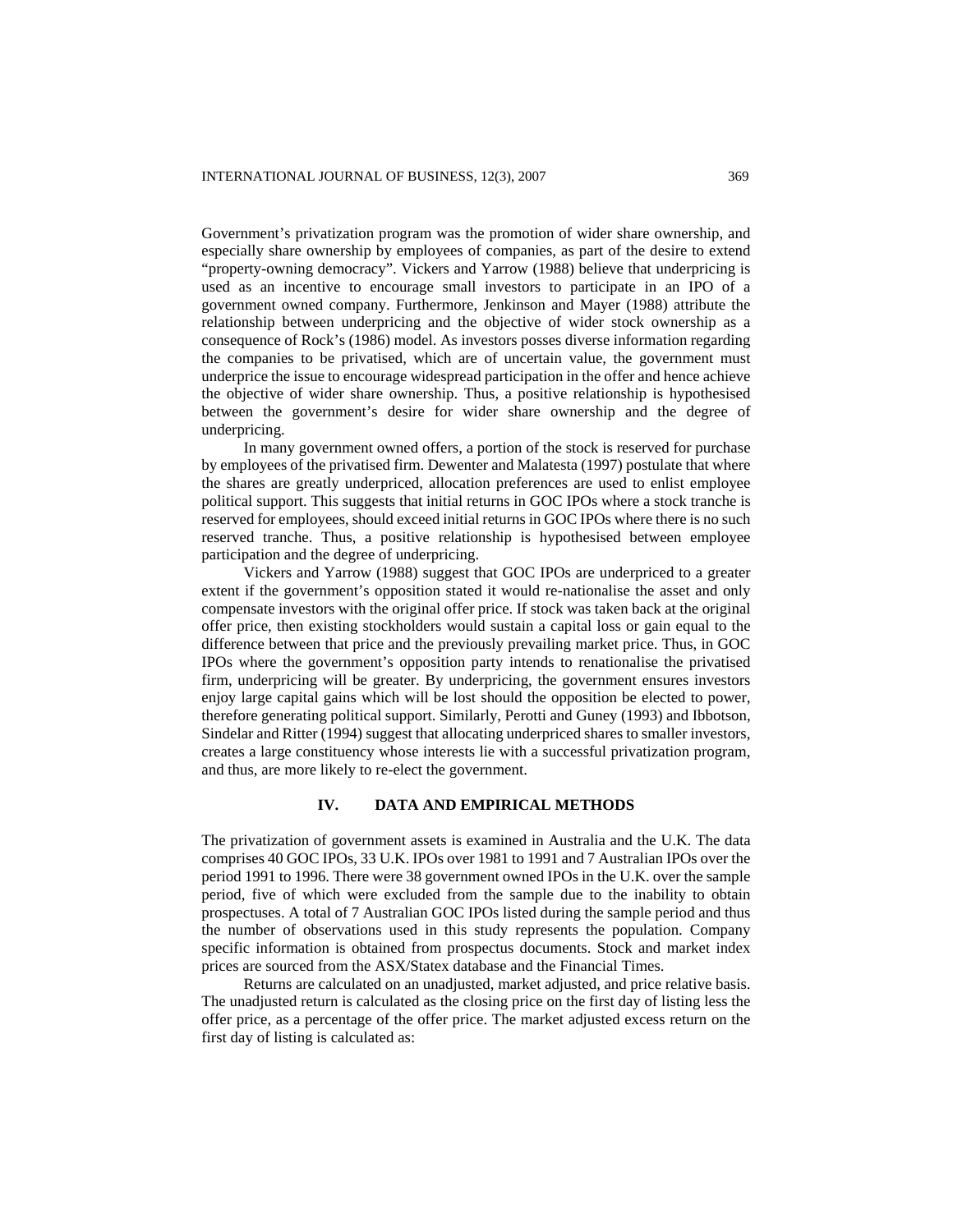370 Suchard and Singh

$$
MA U_{i t} = \frac{(P_i - S_i)}{S_i} - \frac{(M_i - M_{i-1})}{M_{i-1}}
$$
(1)

where  $P_i$  = the closing stock price of security I on the first day of listing;  $S_i$  = the offer price of security I;  $M_i$  = the closing price of the market index on the first day of listing;  $M_{i-1}$  = the closing price of the market index on the day the offer price is set.

The price relative is calculated as:

PR 
$$
U_{i t} = \ln (P_i / S_i) - \ln (M_i / M_{i-1})
$$
 (2)

The market indices used are the All Ordinaries Index for Australia is and the Industrial Ordinary Index or the FTSE100 for the U.K.

Long term performance is measured as the buy and hold return  $10$  over one, three and five years. The one year aftermarket period is defined as the 12 trading months following the date of listing but excluded the initial trading day. The three year aftermarket return is measured over the 36 months following listing and the five year return over the 60 months following listing, both excluding the initial trading day.

The holding period return for a single firm I is defined as:

$$
R_i = \prod_{t=1}^{n} (1 + r_{it})
$$
 (3)

where  $r_{it}$  is the raw return on firm I in event month t. The holding period return is calculated as both an equally weighted and value weighted return. The performance of GOC IPOs is compared to the accumulated market index.

Multivariate regression is used to examine the relationship between underpricing and the explanatory variables drawn from both the privately owned and government owned IPO literature. The explanatory variables are measured as follows. The gross proceeds and standard deviation of returns in the after market are proxies for ex ante uncertainty. The gross proceeds of the issue are calculated as product of the offer price and the total number of shares offered in millions of dollars. The standard deviation of returns is calculated over twenty trading days subsequent to the firm listing. The first day return is excluded from the calculation to avoid the tautological relationship as discussed by Finn and Higham (1988).

The age of firm is a proxy for the quantity of information available about the firm. Age can be measured by the number of years between incorporation and the date of listing.<sup>11</sup> However, this measure does not provide an accurate measure of the age of the companies in the sample for this study. Often, companies which are to be privatised are not incorporated until after the government decides privatization is to proceed. A superior measure for the age of privatised companies is the number of years of existence of the firm.12 To normalise the distribution of the variable, the natural logarithm of age plus one is calculated, consistent with Beatty and Ritter (1986).

Underwriter and auditor reputation are proxies for the quality of information available about the firm. Underwriter reputation is proxied by the frequency of underwriting engagements conducted by the lead underwriter to the issue.<sup>13</sup> The frequency is calculated as the number of times an underwriter appeared on a tombstone announcement, either in the role as lead underwriter or as a secondary underwriter. If a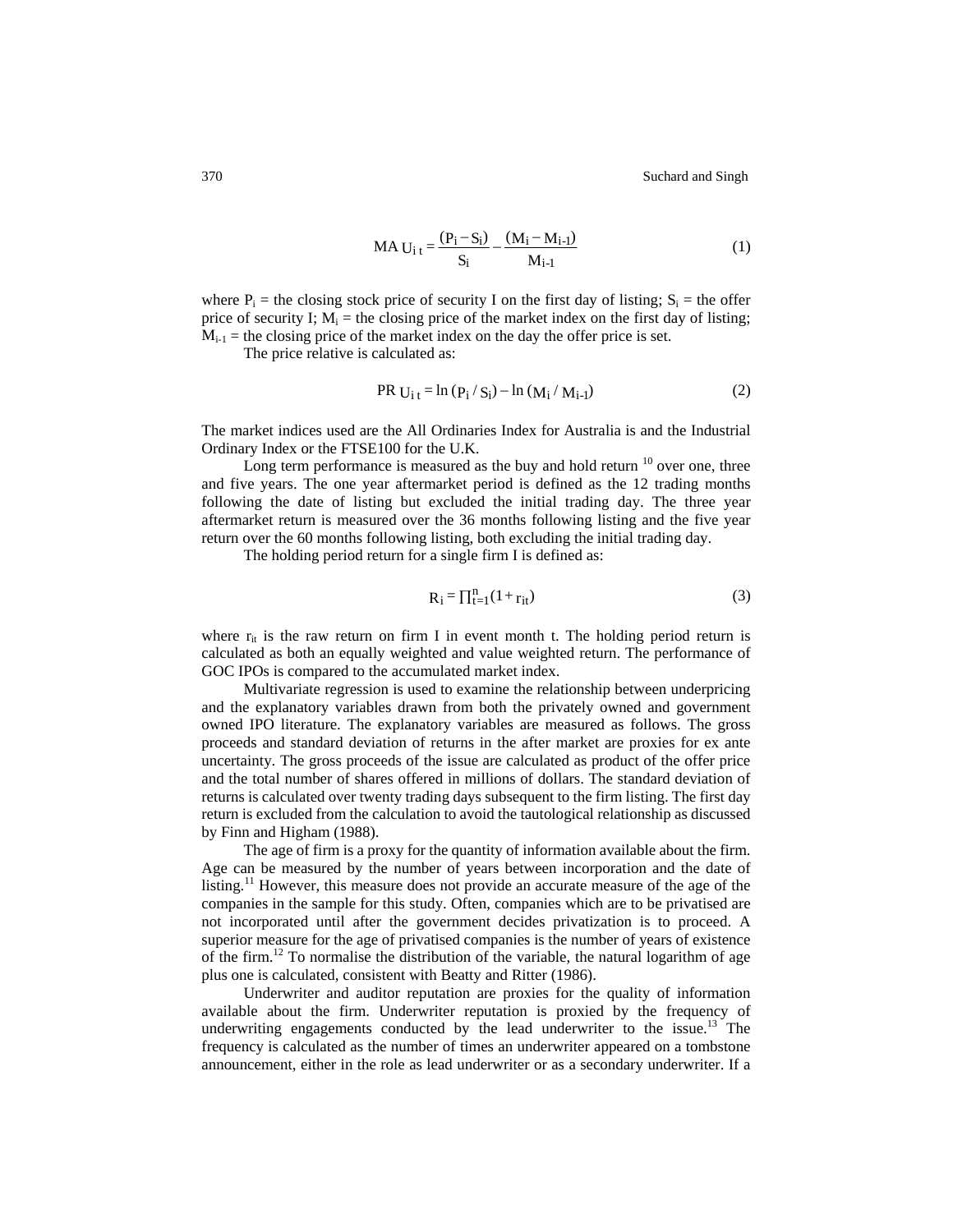privatization had two or more lead underwriters, the highest frequency is used. A second proxy is calculated which weights the frequency measure depending on whether the underwriter was the lead underwriter in the tombstone announcement or a secondary underwriter. However, using this measure did not result in significantly different results. The reputation of the auditor is measured by a dichotomous variable, taking the value of one if the auditor is a Big Eight/Six auditing companies, or the value of zero otherwise.

The delay in listing may capture the extent to which uninformed investors face a winner's curse from the presence or absence of informed investor demand. It is calculated as the number of calendar days between the date of the prospectus and the date of listing for each firm, consistent with How, Izan and Monroe (1995) and Lee, Taylor and Walter (1996).

The level of retained ownership is a signalling proxy and is measured as the proportion of the equity retained by the government. The size of the firm may signal firm quality or reduce information uncertainty and is measured by the total assets of the firm, in millions of dollars at the end of the twelve month period closest to the IPO date.

The variables specific to privatizations are employee participation, foreign participation, minimum subscription level, the value of incentives to investors, opposing political parties' stance towards the privatization, and the order of the privatization in the privatization program. Employee participation is measured as the fraction of firm equity reserved for employees. Following Dewenter and Malatesta (1997), foreign participation is measured as the maximum fraction made available to foreign investors. The minimum subscription value is calculated as the product of the offer price and the minimum number of shares that can be subscribed for.

The value of incentives is calculated as the maximum value of incentives an individual investor can receive from the firm as outlined in the prospectus. Incentives received are in the form of vouchers redeemable for the product or service offered by the firm or bonus shares. The number of vouchers or bonus shares received by individual investors is proportional to the number of shares purchased in the offer. The value of vouchers is calculated as the product of the maximum number of vouchers which can be received and the value of each voucher as stated in the prospectus. The value of bonus shares is calculated as the product of the maximum number of bonus shares which can be received and the offer price. For companies where a choice between vouchers and bonus shares was offered, the greater value of the two was used. A dummy variable is employed to measure opposing political parties' stance towards the privatization. The variable takes a value of one if the prospectus for the privatised firm contains a statement of opposing political parties' intentions to renationalise the firm at the offer price. If the prospectus contains no statement or if the statement indicates that opposing political parties will not renationalise the firm, the dummy variable takes a value of one. Finally, the order is measured by a variable indicating the order of the offer within the country's privatization program.

As Beatty and Ritter (1986) argue that heteroscedasity may be present in a linear regression model of underpricing, heteroscedasity is tested for and corrected using White's (1980) heteroscedastic consistent covariance matrix. In addition, multicollinearity is tested for and corrected using a ridge regression.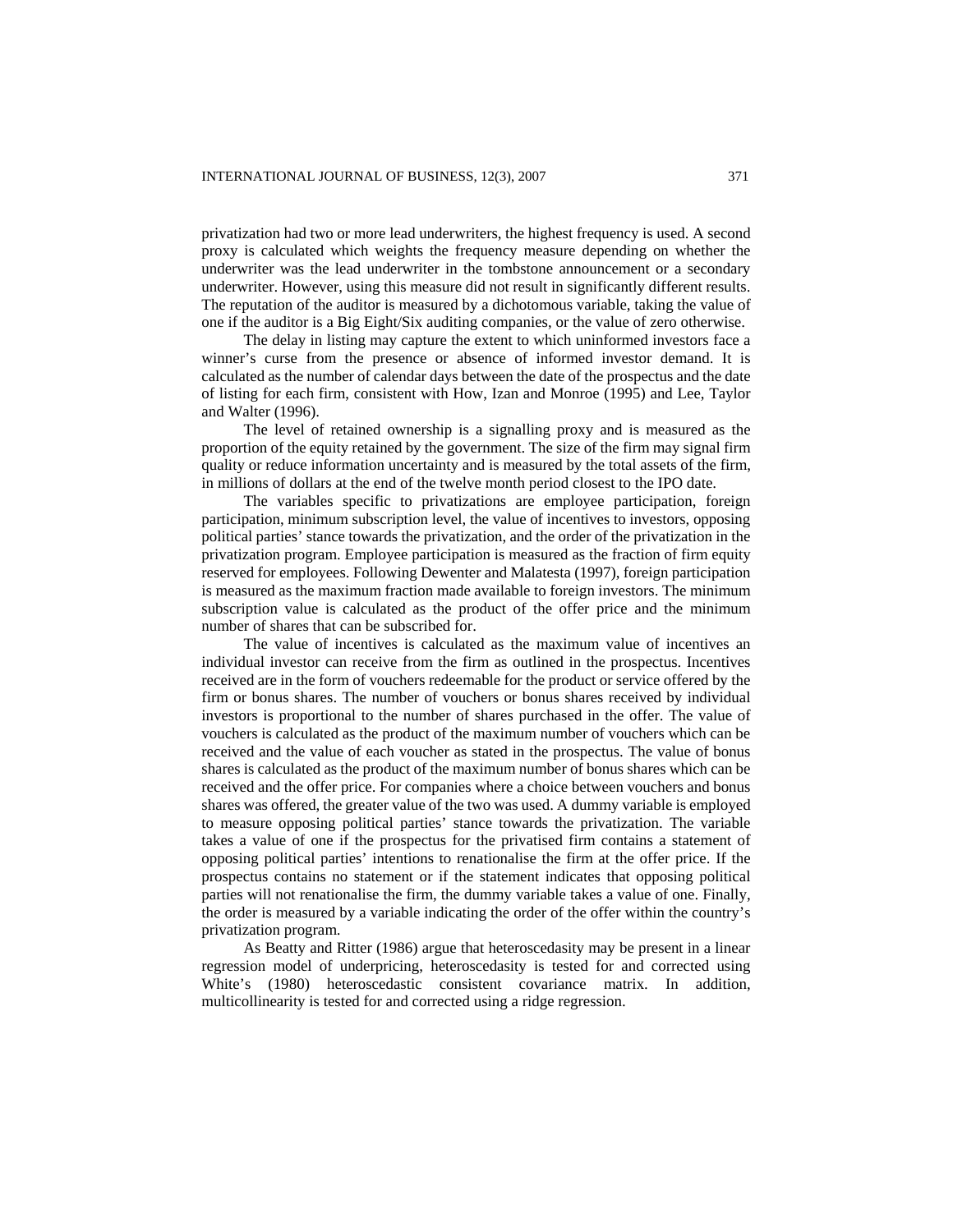# **V. RESULTS**

Initially, an examination of the level of short and long term performance of GOC IPOs, is undertaken and compared to the performance of IPOs of privately owned companies. The level of initial returns for GOC IPOs are reported in Table 2. Consistent with previous research, the level of underpricing for GOC IPOs is significantly different from zero. The mean level of unadjusted underpricing for the complete sample is 17.90%. For the U.K. and Australian GOC IPOs, the mean level of adjusted underpricing is 19.37% and 11.43% respectively.<sup>14</sup> The results are comparable to those reported for Australia by Easton and Pinter (1996) and Choi and Nam  $(1998)$ <sup>15</sup>and for the U.K by Jenkinson and Mayer (1988), Menyah, Paudyal and Inyangete (1990) and (1995), Levis (1993), Perotti and Guney (1993), Huang and Levich (1998) and Choi and Nam (1998).<sup>16</sup> In addition, the mean initial return for U.K. GOC IPOs is significantly higher than the mean initial return for Australian GOC IPOs.<sup>17</sup>

#### **Table 2**

## Underpricing of UK and Australian government owned IPOs 1981-1996

The sample consists of 33 UK government owned IPOs between 1981 and 1991 and 7 Australian government owned IPOs between 1991 and 1996. Unadjusted returns are calculated as the difference between the closing price on the first day of listing and the offer price, as a percentage of the offer price. The market adjusted return is the unadjusted return less the return on the market index between the day that the offer price is set and the day of listing. The unadjusted price relative is the log (closing price on the first day of listing / offer price). The market adjusted price relative is the unadjusted return less the log (return on the market index between the day that the offer price is set and the day of listing). The market index for the Australian issues is the All Ordinaries Index. The market index for the UK issues is the Industrial Ordinary Index or the FTSE100.

| Underpricing                                                                        |      | Mean  | Std   | t-stat.           | Min.    | 25%   | Media | 75%   | Max.  |
|-------------------------------------------------------------------------------------|------|-------|-------|-------------------|---------|-------|-------|-------|-------|
| <b>Measure</b>                                                                      |      |       | Dev   |                   |         |       | n     |       |       |
| Unadjusted                                                                          | U.K. | 19.37 | 7.09  | $7.23^{\rm a}$    | 1.82    | 17.12 | 19.63 | 21.17 | 35.26 |
|                                                                                     | Aust | 11.43 | 10.12 | $2.99^{b}$        | $-2.22$ | 5.06  | 7.50  | 12.09 | 25.85 |
|                                                                                     | All  | 17.98 | 8.14  | 5.84 <sup>a</sup> | $-2.22$ | 14.78 | 19.30 | 21.17 | 35.26 |
| <b>Adjusted</b>                                                                     | U.K. | 15.88 | 7.28  | 5.77 <sup>a</sup> | 5.50    | 10.02 | 15.17 | 18.50 | 34.45 |
|                                                                                     | Aust | 11.18 | 11.88 | 2.50 <sup>b</sup> | $-5.58$ | 1.08  | 8.53  | 23.05 | 27.15 |
|                                                                                     | All  | 15.06 | 7.89  | 5.05 <sup>a</sup> | $-5.58$ | 8.89  | 15.17 | 18.56 | 34.45 |
| Unadjusted                                                                          | U.K. | 16.27 | 4.60  | 9.36 <sup>a</sup> | 6.11    | 13.11 | 16.72 | 18.48 | 26.39 |
| <b>Price Relative</b>                                                               | Aust | 10.47 | 9.06  | 3.06 <sup>b</sup> | $-2.25$ | 4.87  | 7.23  | 17.92 | 23.00 |
|                                                                                     | All  | 15.25 | 5.85  | 6.90 <sup>a</sup> | $-2.25$ | 13.33 | 17.65 | 19.45 | 26.39 |
| <b>Adjusted</b>                                                                     | U.K. | 14.05 | 6.21  | 5.99 <sup>a</sup> | 5.10    | 8.70  | 13.80 | 16.70 | 25.41 |
| <b>Price-Relativ</b>                                                                | Aust | 10.33 | 11.01 | 2.48 <sup>b</sup> | $-5.55$ | 1.01  | 8.46  | 20.26 | 25.90 |
| e                                                                                   |      |       |       |                   |         |       |       |       |       |
|                                                                                     | All  | 13.39 | 6.71  | 5.28 <sup>a</sup> | $-5.55$ | 1.01  | 13.50 | 16.73 | 25.90 |
| <sup>a</sup> Significant at the 1% level. <sup>b</sup> Significant at the 5% level. |      |       |       |                   |         |       |       |       |       |

The level of underpricing of GOC IPOs is compared to IPOs of privately owned companies in Table 3.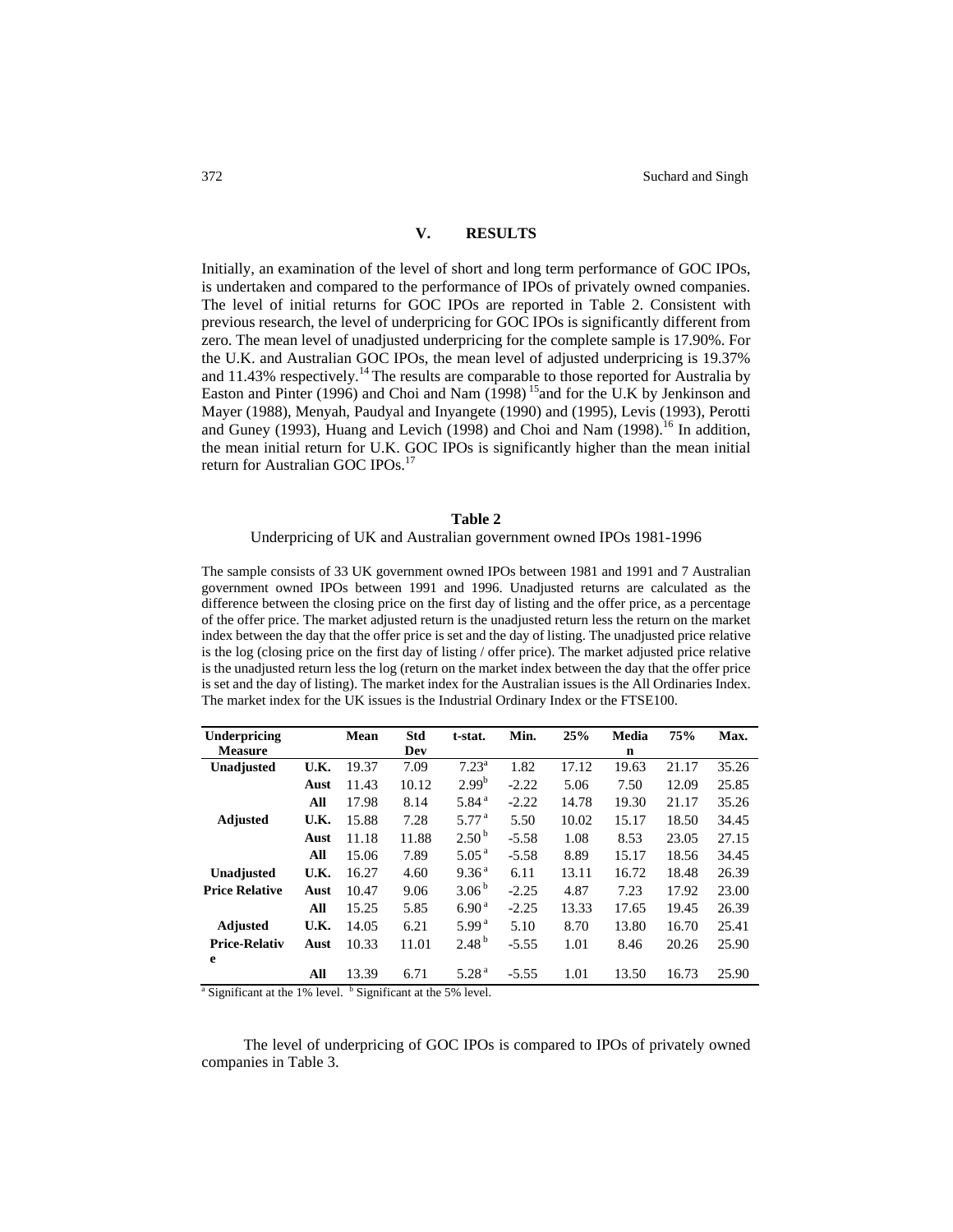#### **Table 3**

# Differences in the level of underpricing between Australian and UK IPOs of government owned companies and IPOs of privately owned companies.

The table reports the average difference between initial returns of IPOs of government owned companies and IPOs of privately owned companies for the UK and Australia separately. Market adjusted initial returns are used for comparison with Levis (1993), Lee, Taylor and Walter (1996) and Woo (2000). Unadjusted price relatives are used for comparison with Loughran, Ritter and Rydqvist (1994). The student t statistic represents a test of the null hypothesis that the true difference of the means is zero. The test statistic is distributed as student t with degrees of freedom equal to the sample size minus one.

|         |            |         |                         | <b>IPOs of privately owned</b><br>companies |            | <b>IPOs of</b><br>government<br>owned<br>companies |            |                              |                     |
|---------|------------|---------|-------------------------|---------------------------------------------|------------|----------------------------------------------------|------------|------------------------------|---------------------|
| Country |            | Period  | No<br>of<br><b>IPOs</b> | Mean<br>$($ %)                              | Std<br>Dev | Mean<br>(%)                                        | Std<br>Dev | <b>Differe</b><br>nce<br>(%) | <b>Student</b><br>t |
| U.K.    | Lev        | 1980-88 | 184                     | 11.50                                       | 4.39       | 15.88                                              | 7.28       | 4.38                         | $(2.91)^{b}$        |
|         | <b>LRT</b> | 1959-90 | 2133                    | 12.00                                       | Na         | 16.27                                              | 4.60       | 4.27                         | $(5.31)^{a}$        |
| Aus     | <b>LTW</b> | 1976-89 | 266                     | 16.4                                        | Na         | 11.43                                              | 10.12      | 4.97                         | (0.49)              |
|         | <b>Woo</b> | 1983-90 | 811                     | 45.04                                       | 165.38     | 11.43                                              | 10.12      | 33.61                        | $(4.11)^{a}$        |
|         | <b>Woo</b> | 1991-96 | 336                     | 18.90                                       | 26.54      | 11.43                                              | 10.12      | 7.47                         | $(1.83)^{\circ}$    |

 $\alpha$ <sup>a</sup> Significant at the 1% level.  $\beta$  Significant at the 5% level.  $\beta$  Significant at the 10% level

Lev is Levis (1993); LRT is Loughran, Ritter and Rydqvist (1994); LTW is Lee, Taylor and Walter (1996); Woo is Woo (2000).

The U.K. GOC IPOs are significantly more underpriced compared to estimates of underpricing of IPOs of privately owned companies reported in Levis (1993) and Loughran, Ritter and Rydqvist  $(1994)$ .<sup>17</sup> The results are similar to those found in Dewenter and Malatesta (1997) and Boardman and Laurin (2000). The Australian GOC IPOs are compared to IPOs of privately owned companies examined in Lee, Taylor and Walter (1996) and Woo (2000). A significant difference is not found between the underpricing of GOC IPOs and the IPOs of privately owned companies reported in Lee, Taylor and Walter (1996) similar to Choi and Nam (1998) and Huang and Levich(1998) who also use the Lee, Taylor and Walter (1996) sample.

However the 1976 to 1989 sample period studied in Lee, Taylor and Walter (1996) does not overlap the period in which GOC IPOs are offered and the sample does not cover all IPOs listed during that period (only 226 companies). The underpricing of Australian GOC IPOs is compared to a more complete sample of IPOs of privately owned companies in Woo (2000), consisting of 811 industrial IPOs of privately owned companies over 1983 to 1990 and 336 industrial IPOs of privately owned companies over 1991 to 1996, which directly corresponds to the period in which the GOC IPOs were listed. In contrast to the U.K and other markets (Ljungqvist, Jenkinson and Wilhelm (2003)), Australian GOC IPOs have significantly lower underpricing compared to IPOs of privately owned companies. Further, a regression to control for offer size between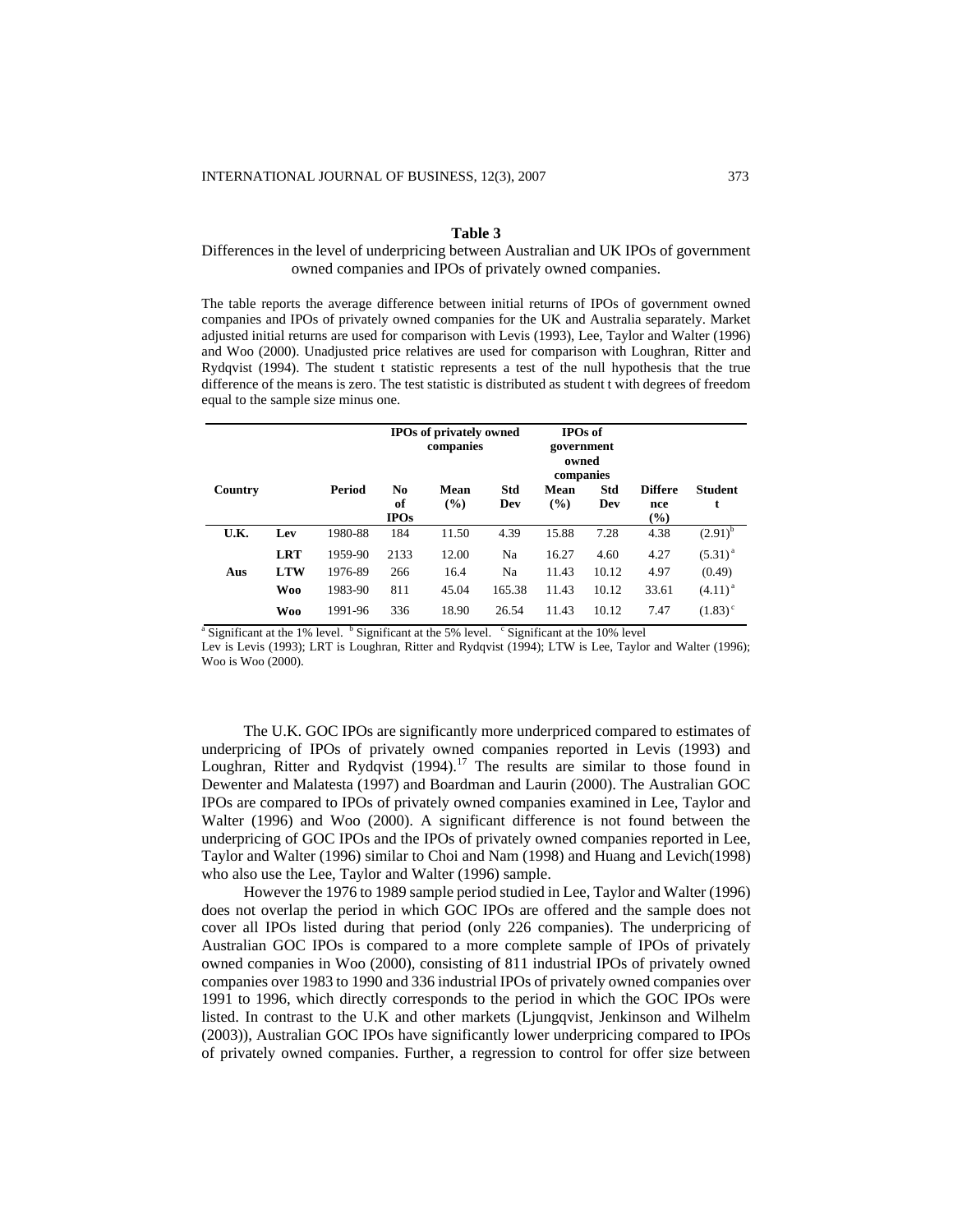IPOs GOCs and IPOs of privately owned companies is run. Initial returns for GOC IPOs are adjusted by subtracting the average privately owned IPO return for each country. Offer size is similarly adjusted. The results confirm that U.K. GOC IPOs are significantly more underpriced that IPOs of privately owned companies and Australian GOC IPOs are significantly less underpriced than IPOs of privately owned companies. This result is surprising given the similarities in the privatization process and objectives in the U.K and Australia.

The long term performance of GOC IPOs is examined in Table 4.

#### **Table 4**

The long term performance of Australian and UK government owned IPOs

The performance of a government owned IPO is measured as an equally weighted buy and hold return over one, three and five years after listing. The one year period is defined as the 12 trading months following listing but excludes the initial day of trading. The three year aftermarket return is measured as the 36 months following listing and the five year return as the 60 months following listing, both excluding the initial day of trading. The IPO return is compared to the return on the All Ordinaries Index for Australian IPOs and the All Industries Index or FTSE 100 for UK IPOs.

|           |                |    | One year returns |       |        | Three year returns | Five year returns |              |
|-----------|----------------|----|------------------|-------|--------|--------------------|-------------------|--------------|
|           |                | No | <b>IPO</b>       | Index | IPO    | Index              | <b>IPO</b>        | <b>Index</b> |
| Australia | Mean           |    | 8.29             | 2.39  | 74.88  | 26.56              | 110.00            | 48.10        |
|           | <b>Std Dev</b> |    | 22.16            | 5.99  | 101.83 | 5.31               | 145.74            | 9.52         |
| UK        | Mean           | 33 | $-5.41$          | 2.34  | 88.00  | 32.36              | 141.41            | 56.66        |
|           | <b>Std Dev</b> |    | 13.84            | 9.75  | 55.35  | 17.73              | 87.29             | 37.49        |

Australian GOC IPOs outperform the accumulated market index (All Ordinaries) by 5.90%, 48.32% and 61.90% on an equally weighted basis<sup>18</sup> over one, three and five years. However, the returns are not significant due to the small sample size. The results are similar to the Malaysian market where Paudyal, Saadouni and Briston (1998) find insignificant underperformance of 7%. In comparison, Australian privately owned industrial IPOs have significant underperformance of -18.77% and -51.58% over one and three years.19 There is a significant difference between the underperformance of IPOs of privately owned companies and the over-performance of GOC IPOs over one and three years post listing.<sup>20</sup>

In the U.K., prior research by Levis (1993), Menyah, Paudyal and Inyangete (1995) and Menyah and Paudyal (1996) finds that GOC IPOs outperform the market index. In particular, Boardman and Laurin (2000) find that U.K. privatisations have higher long term returns than other markets. In a direct test, Menyah and Paudyal (1996) find a significant difference in the long term performance of U.K. GOC IPOs compared to privately owned IPOs.

For the sample of 33 U.K. GOC IPOs in this study, there is significant underperformance of -7.75% on an equally weighted basis in the first year of listing. However, there is significant over-performance of 55.74% and 84.76% on an equally weighted basis, over three and five years compared to the market index (All Industrial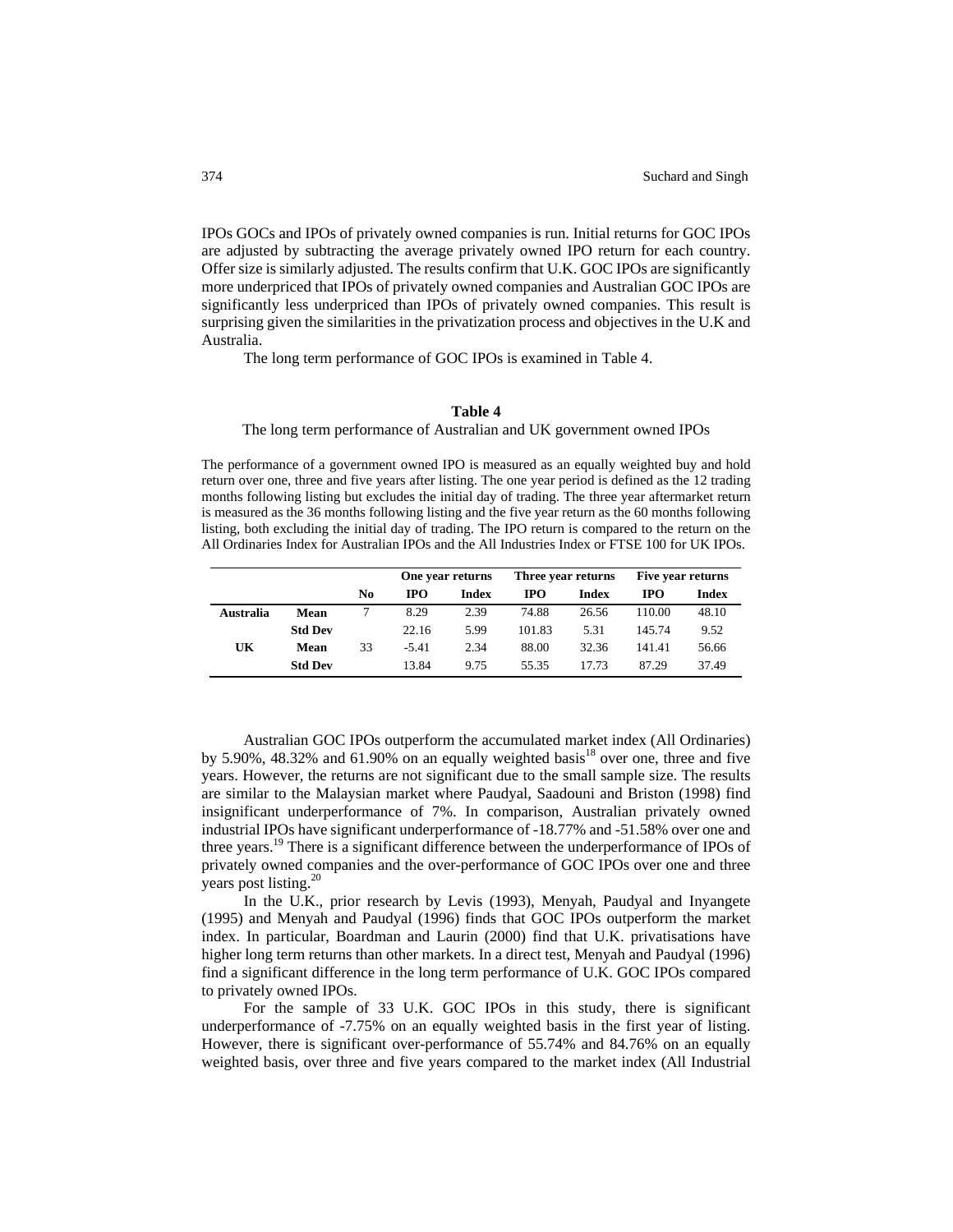# Index and  $FTSE100$ ). $^{21}$

Tables 5A and B report the descriptive statistics for the continuous explanatory variables for the sample and independently for U.K. and Australian GOC IPOs. All values are reported in constant Australian dollars at the year 1991.

 Table 5A and B show that the average age, standard deviation of returns, average maximum foreign ownership, average minimum subscription amount and average length of time between prospectus registration and listing variables for the Australian GOC IPOs is significantly greater than the equivalent average for U.K. GOC IPOs. The average underwriter frequency and average amount of equity reserved for employees are significantly greater for the U.K. GOC IPOs compared to the Australian GOC IPOs. There is no significant difference in means between the two countries for gross proceeds, total assets, and the proportion of equity retained by the government.

#### **Table 5A**

# Descriptive statistics for characteristics of the total sample of UK and Australian government owned IPOs

Issue size is the gross proceeds of the offer measured as the number of stock issues multiplied by the offer price. Standard deviation is the standard deviation of returns in the 20 days post listing. Age is the number of years of existence of the firm. Underwriter measures underwriter reputation and is the frequency of underwriting engagements in the sample. Retained ownership is the proportion of equity retained by the government. Delay is the number of days between the date of the prospectus and the date of listing. Foreign ownership is the maximum fraction available to foreign investors in the IPO. Employee ownership is the fraction of the IPO reserved for employees. Minimum subscription value is the product of the offer price and the minimum number of stock that can be subscribed for. Incentives are the value of incentives to investors and are calculated as the maximum value an individual investor can receive from the firm as outlined in the prospectus. Firm size is measured as total assets at the end of the twelve month period closest to the listing date. All dollar values are reported as inflation adjusted 1991 Australian dollars.

| <b>Variable</b>                  | Average | <b>Std Dev</b> | Min.     | 25%            | Median         | 75%      | Max.    |
|----------------------------------|---------|----------------|----------|----------------|----------------|----------|---------|
| <b>Issue size (\$Am)</b>         | 1718    | 2 1 2 8        | 127      | 670            | 1 1 7 7        | 1798     | 11983   |
| <b>Standard deviation</b>        | 5.09    | 4.38           | 0.23     | 1.74           | 4.20           | 6.30     | 23.05   |
| Age (yrs)                        | 31.75   | 24.39          | 15       | 16             | 19             | 39       | 100     |
| Underwriter (freq.)              | 3.98    | 1.88           | $\theta$ | $\overline{c}$ | $\overline{4}$ | 6        | 6       |
| <b>Retained Ownership (%)</b>    | 0.08    | 0.19           | $\theta$ | $\Omega$       | $\Omega$       | $\Omega$ | 0.70    |
| Delay in listing (days)          | 24.73   | 13.2           | 12.0     | 19.75          | 20             | 20       | 69      |
| Foreign Ownership (%)            | 0.22    | 0.15           | 0.08     | 0.19           | 0.20           | 0.20     | 1.00    |
| <b>Employee Ownership (%)</b>    | 0.10    | 0.49           | $\Omega$ | 0.05           | 0.10           | 0.15     | 0.15    |
| <b>Minimum Subscription (\$)</b> | 745.68  | 625.54         | 133.62   | 495.38         | 551.09         | 551.85   | 2400    |
| Incentives (\$)                  | 897.78  | 577.53         | $\Omega$ | 774.33         | 826.63         | 1486.1   | 1671.24 |
| Firm Size (\$Am)                 | 7573    | 12 265         | 112      | 2 2 3 5        | 3.566          | 8417     | 67 030  |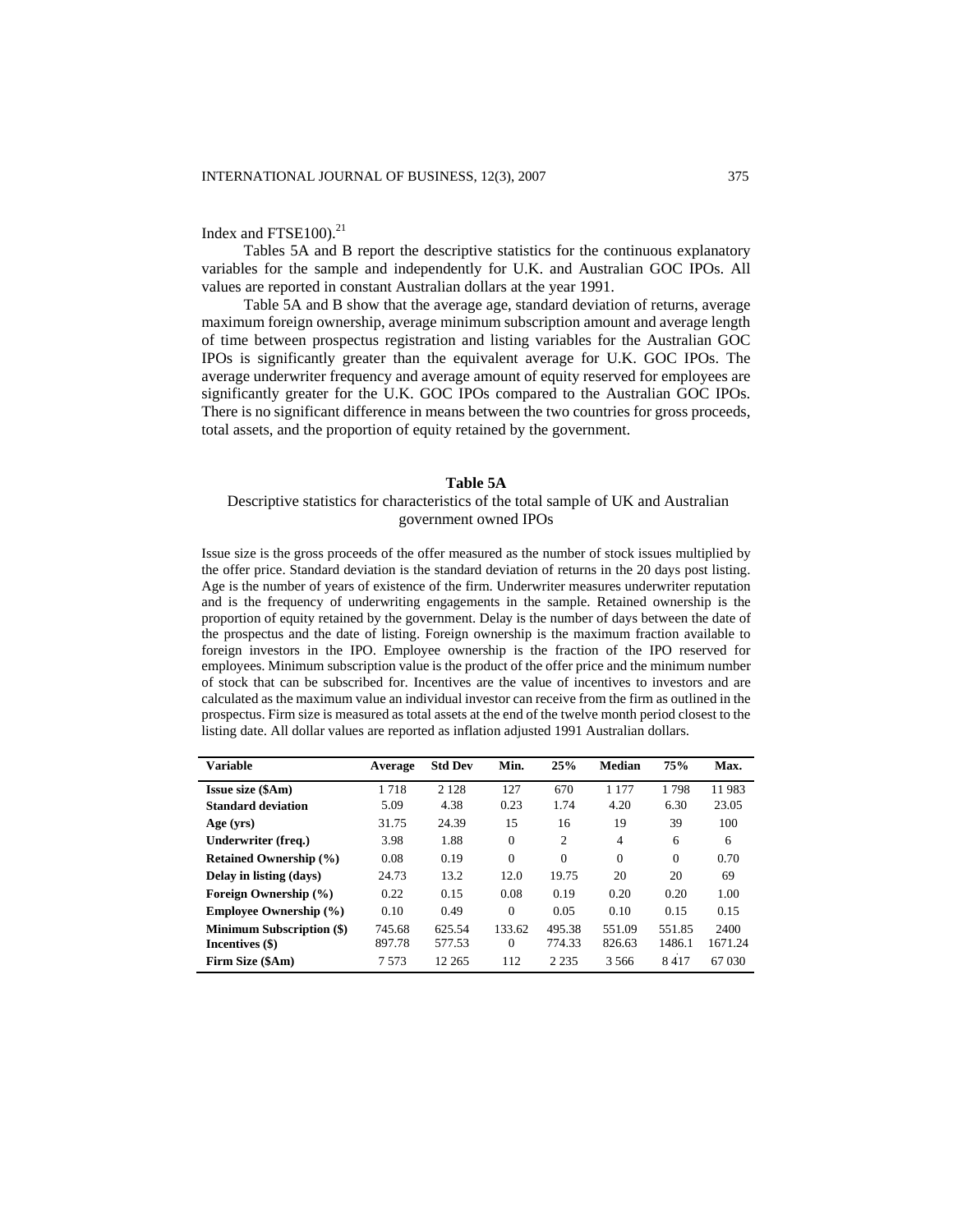#### **Table 5B**

Comparative characteristics of UK and Australian government owned IPOs.

This table presents the characteristics of UK and Australian government owned IPOs separately and compares their characteristics. The student's t statistic represents a test of the null hypothesis that the true difference of the means is zero. The test statistic is distributed as student's t with degrees of freedom equal to the sample size minus one. Issue size is the gross proceeds of the offer measured as the number of stock issues multiplied by the offer price. Standard deviation is the standard deviation of returns in the 20 days post listing. Age is the number of years of existence of the firm. Underwriter measures underwriter reputation and is the frequency of underwriting engagements in the sample. Retained ownership is the proportion of equity retained by the government. Delay is the number of days between the date of the prospectus and the date of listing. Foreign ownership is the maximum fraction available to foreign investors in the IPO. Employee ownership is the fraction of the IPO reserved for employees. Minimum subscription value is the product of the offer price and the minimum number of stock that can be subscribed for. Incentives are the value of incentives to investors and are calculated as the maximum value an individual investor can receive from the firm as outlined in the prospectus. Firm size is measured as total assets at the end of the twelve-month period closest to the listing date.

|                                                                   |    | U.K.     |                | Australia |          |                  |  |
|-------------------------------------------------------------------|----|----------|----------------|-----------|----------|------------------|--|
| <b>Variable</b>                                                   | N  | Mean     | <b>Std Dev</b> | N         | Mean     | <b>Std Dev</b>   |  |
| <b>Issue size (\$m)</b>                                           | 33 | 1911     | 2 2 9 0        | 7         | 804      | 537              |  |
| <b>Standard deviation</b>                                         | 33 | 4.58     | 4.38           | 7         | 7.61     | $3.75^{\rm a}$   |  |
| Age (yrs)                                                         | 33 | 23.36    | 15.27          | 7         | 71.29    | $20.31^a$        |  |
| Underwriter (freq.)                                               | 33 | 4.58     | 0.96           | 7         | 1        | 1 <sup>a</sup>   |  |
| Ownership<br><b>Retained</b>                                      | 33 | 0.05     | 0.15           | 7         | 0.17     | 0.3              |  |
| Delay in listing (days)                                           | 33 | 19.36    | 3.131          | 7         | 50       | $13.29^{\rm a}$  |  |
| Ownership<br>Foreign                                              | 33 | 0.19     | 0.05           | 7         | 0.61     | $0.39^{a}$       |  |
| <b>Employee Ownership</b>                                         | 33 | 0.11     | 0.04           | 7         | 0.03     | $0.02^a$         |  |
| <b>Minimum</b>                                                    | 33 | 475.52   | 109.92         | 7         | 2019.29  | $430.33^{\circ}$ |  |
| Incentives (\$)                                                   | 33 | 1 039.74 | 468.17         | 7         | 228.57   | 604.74           |  |
| Firm size (\$m)                                                   | 33 | 6 5 0 8  | 8095           | 7         | 12 5 9 6 | 24 3 43          |  |
| $^2$ C <sub>i</sub> $\ldots$ ; $\ldots$ $\ldots$ at the 10/ level |    |          |                |           |          |                  |  |

 $\frac{1}{2}$  Significant at the 1% level.

 Furthermore, the characteristics of GOC IPOs are compared to IPOs of privately owned companies. The gross proceeds of U.K. GOC IPOs are significantly greater then the gross proceeds of IPOs of privately owned companies reported in Levis  $(1993)$ .<sup>22</sup> In addition, Table 6 shows that the gross proceeds, the standard deviation of aftermarket returns, and age of Australian GOC IPOs are significantly greater than IPOs of privately owned companies reported in Lee, Taylor and Walter (1996).

 Multivariate regression results are reported in Table 7. The dependent variable is market adjusted price relative underpricing. The regression models are adjusted for the presence of heteroscedasity using White's (1980) heteroscedastic consistent variance-covariance matrix. In addition multicollinearity is present and a ridge regression is used. The results obtained from the ridge regression are consistent with the results presented in Table 7. The first model in Table 7 is the complete model, which considers the effects of the variables jointly. The second model excludes the statement dummy variable as the univariate regression results suggest that this is not a suitable proxy for the political support hypothesis.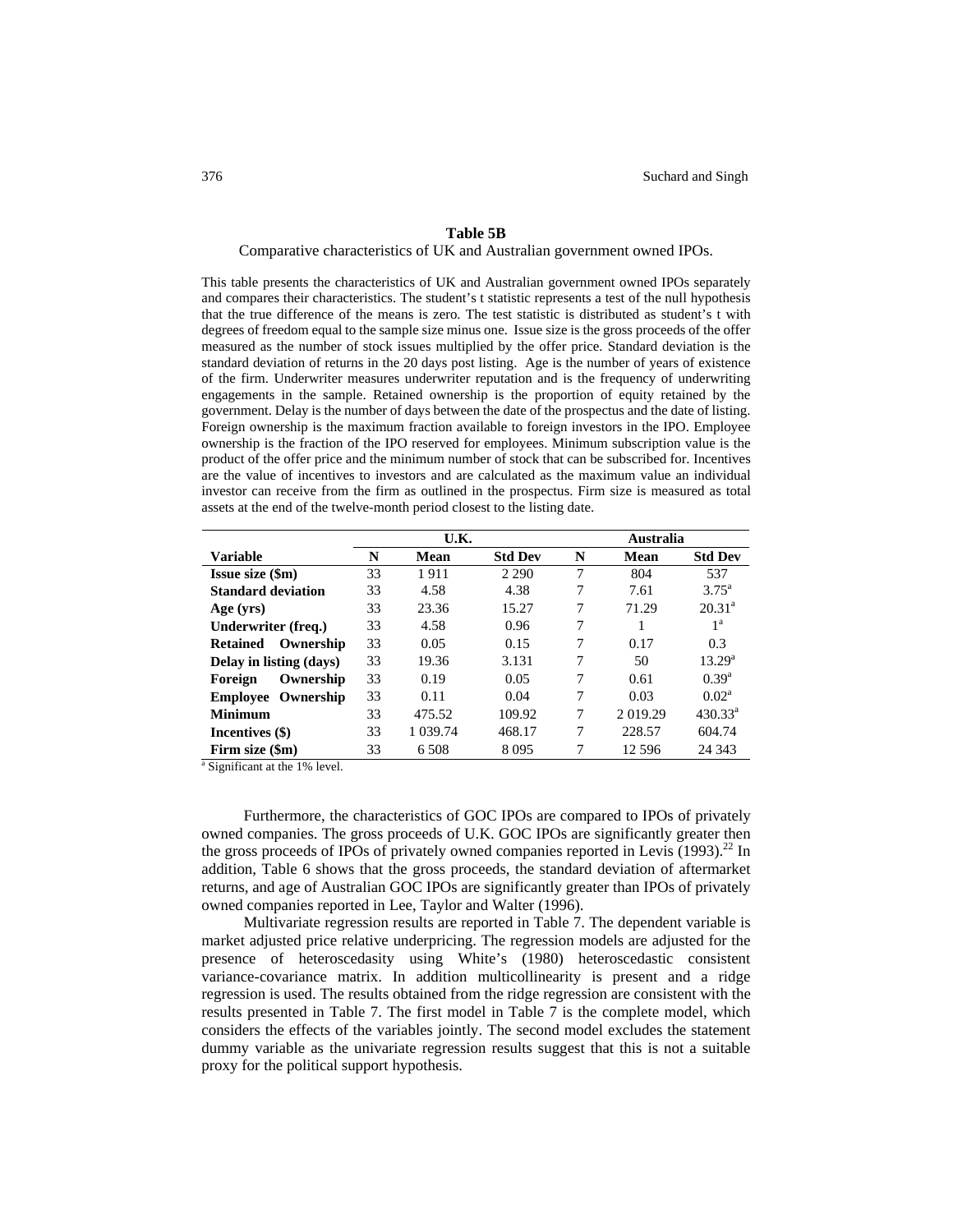## **Table 6**

# Descriptive statistics of the characteristics of Australian government owned IPOs compared to privately owned IPOs

The characteristics of Australian government owned IPOs are compared to the characteristics of privately owned IPOs as reported in Lee, Taylor and Walter (1996). The Students t statistic represents a test of the null hypothesis that the true difference of the means is zero. The test statistic is distributed as Student's t with degrees of freedom equal to the sample size minus one. Issue size is the gross proceeds of the offer measured as the number of stock issues multiplied by the offer price. Standard deviation is the standard deviation of returns in the 20 days post listing. Age is the number of years of existence of the firm. Underwriter measures underwriter reputation and is the frequency of underwriting engagements in the sample. Retained ownership is the proportion of equity retained by the government. Delay is the number of days between the date of the prospectus and the date of listing. Firm size is measured as total assets at the end of the twelve month period closest to the listing date.

|                               |     | <b>IPOs of privately owned</b> |                | <b>IPOs of government</b> |          |                |  |
|-------------------------------|-----|--------------------------------|----------------|---------------------------|----------|----------------|--|
| <b>Variable</b>               | N   | Mean                           | <b>Std Dev</b> | N                         | Mean     | <b>Std Dev</b> |  |
| <b>Issue size (\$m)</b>       | 266 | 9.05                           | 13.24          |                           | 804.40   | 537.10         |  |
| <b>Standard deviation</b>     | 266 | 15.11                          | 11.40          |                           | 7.61     | 3.75           |  |
| Age (yrs)                     | 266 | 4.49                           | 3.91           |                           | 71.29    | 20.31          |  |
| <b>Retained Ownership (%)</b> | 266 | 54.60                          | 22.30          |                           | 17.00    | 30.00          |  |
| Delay in listing (days)       | 266 | 52.81                          | 25.52          | 7                         | 50.00    | 13.29          |  |
| Firm size (\$m)               | 266 | 40.44                          | 193.45         |                           | 12595.79 | 24343.0        |  |

<sup>a</sup> Significant at the 1% level.

The results provide strong support for the hypothesised relationship between ex ante uncertainty and the level of underpricing. The coefficient of issue size is positive and significant at the 5% level and the coefficient of the standard deviation of returns is positive and significant at the 1% level. These results suggest that issues surrounded by a greater level of ex ante uncertainty will be underpriced to a greater extent than issues surrounded by less ex ante uncertainty. This result is consistent with results obtained by Beatty and Ritter (1986) and How, Izan and Monroe (1995) and support Rock's (1986) winner's curse model.

The delay in listing -a proxy for informed demand- is predicted to be negatively related to underpricing. The coefficient of the delay in listing is positive and significant (at the 10% level). The results from the multivariate regressions do not support the information hypothesis. Dewenter and Malatesta (1997) obtain similar results.<sup>23</sup> This result is not necessarily inconsistent with Rock's (1986) model. Rather, delay in listing may not be a suitable proxy for informed demand. For GOC IPOs, political considerations<sup>24</sup> may prevent offers with a greater level of informed demand from closing early, hence the delay in listing may not accurately reflect the level of informed demand.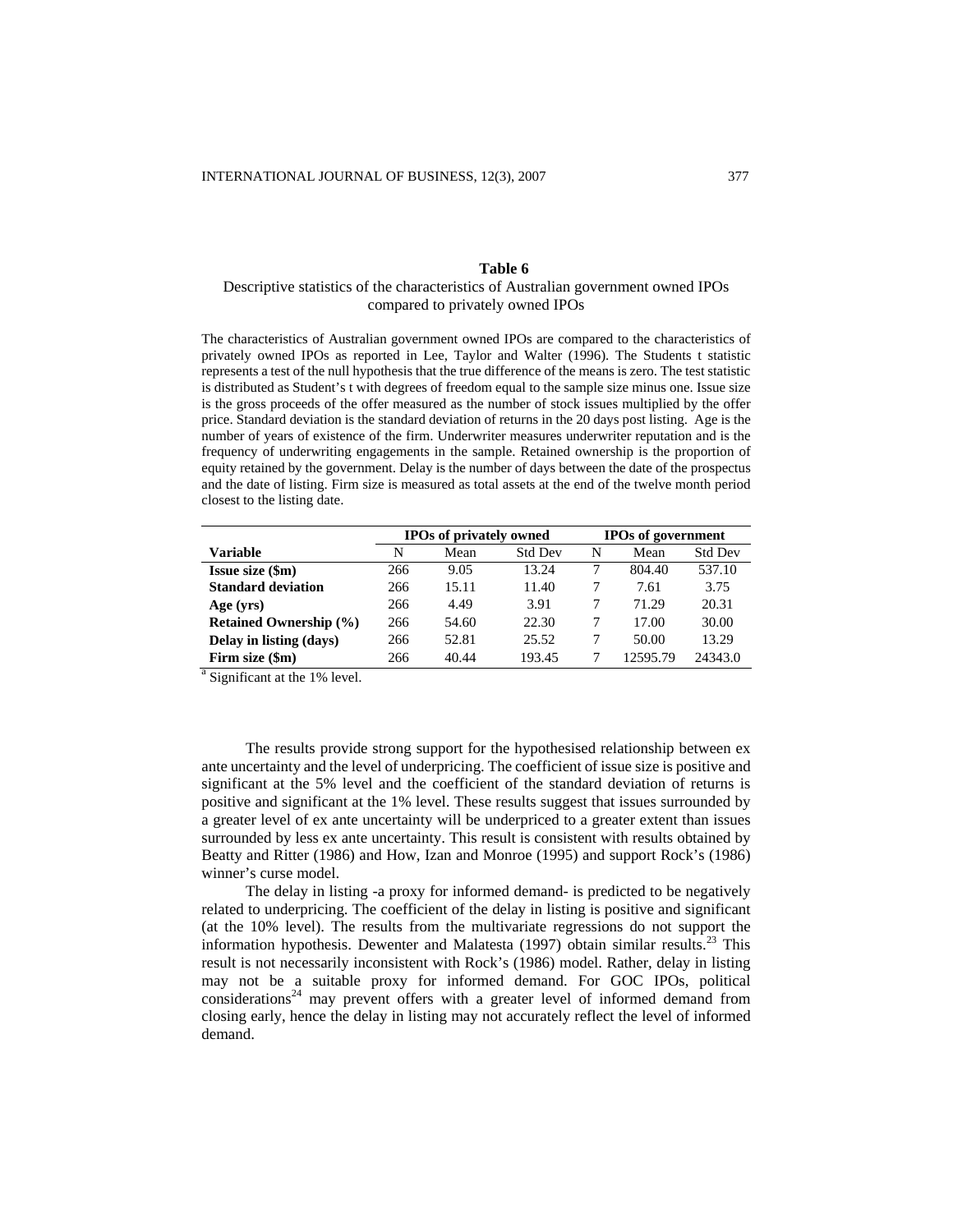# **Table 7**

# Multivariate regression of government owned IPO initial returns

Market adjusted one day initial returns are regressed on the explanatory variables. Coefficients are estimated using ordinary least squares regression. The regression is adjusted for heteroscedasity using White's (1980) heteroscedastic consistent variance covariance matrix. The t statistics based on the ordinary least squares standard errors are given in parentheses below the estimated coefficients. Model 1 considers the effects of all the variables jointly. Model 2 excludes the statement dummy variable.

| <b>Independent Variable</b>                                                                                                                     | Model 1                | <b>Model 2</b>        |
|-------------------------------------------------------------------------------------------------------------------------------------------------|------------------------|-----------------------|
| <b>Intercept</b>                                                                                                                                | 16.73                  | 16.63                 |
|                                                                                                                                                 | (0.66)                 | (0.64)                |
| <b>Issue Size</b>                                                                                                                               | $1.19x10^{9}$          | $1.12x10^{9}$         |
|                                                                                                                                                 | $(2.10)^{b}$           | $(2.53)^{b}$          |
| <b>Standard deviation</b>                                                                                                                       | 0.54                   | 0.54                  |
|                                                                                                                                                 | $(4.83)^{a}$           | $(4.92)^{a}$          |
| Age                                                                                                                                             | 5.73                   | 5.78                  |
|                                                                                                                                                 | $(2.57)^{b}$           | $(4.18)^{a}$          |
| Underwriter                                                                                                                                     | 1.36                   | 1.35                  |
|                                                                                                                                                 | $(3.15)^{a}$           | $(4.23)^{a}$          |
| <b>Auditor reputation</b>                                                                                                                       | $-0.88$                | $-0.880$              |
|                                                                                                                                                 | $(-1.05)$              | $(-1.05)$             |
| <b>Retained ownership</b>                                                                                                                       | 6.86                   | 6.74                  |
|                                                                                                                                                 | $(1.76)$ <sup>c</sup>  | $(1.83)$ <sup>c</sup> |
| <b>Delay in listing</b>                                                                                                                         | 0.24                   | 0.24                  |
|                                                                                                                                                 | $(1.76)$ <sup>c</sup>  | $(2.230)^{b}$         |
| <b>Foreign ownership</b>                                                                                                                        | 11.87                  | 11.96                 |
|                                                                                                                                                 | $(2.40)^{b}$           | $(3.13)^{a}$          |
| <b>Employee ownership</b>                                                                                                                       | $-0.003$               | $-0.003$              |
|                                                                                                                                                 | $(-1.82)$ <sup>c</sup> | $(-4.17)^{a}$         |
| <b>Minimum subscription</b>                                                                                                                     | $-6.01$                | $-6.04$               |
|                                                                                                                                                 | $(-2.28)^{b}$          | $(-2.75)^{a}$         |
| <b>Value of incentives</b>                                                                                                                      | 1.24                   | 1.24                  |
|                                                                                                                                                 | $(2.96)^{a}$           | $(3.02)^{a}$          |
| <b>Statement</b>                                                                                                                                | $-0.17$                |                       |
|                                                                                                                                                 | $(-0.04)$              |                       |
| <b>Firm Size</b>                                                                                                                                | $-0.71$                | $-0.71$               |
|                                                                                                                                                 | $(-0.71)$              | $(-0.76)$             |
| Order                                                                                                                                           | 0.22                   | 0.22                  |
|                                                                                                                                                 | $(2.97)^{a}$           | $(3.01)^{a}$          |
| Adjusted $R^2$                                                                                                                                  | 0.83                   | 0.83                  |
| F-stat.                                                                                                                                         | 8.46 <sup>a</sup>      | 9.94 <sup>a</sup>     |
| N                                                                                                                                               | 40                     | 40                    |
| <sup>a</sup> indicates significance at the 1% level. <sup>b</sup> indicates significance at the 5% level. $\cdot$ indicates significance at the |                        |                       |

10% level.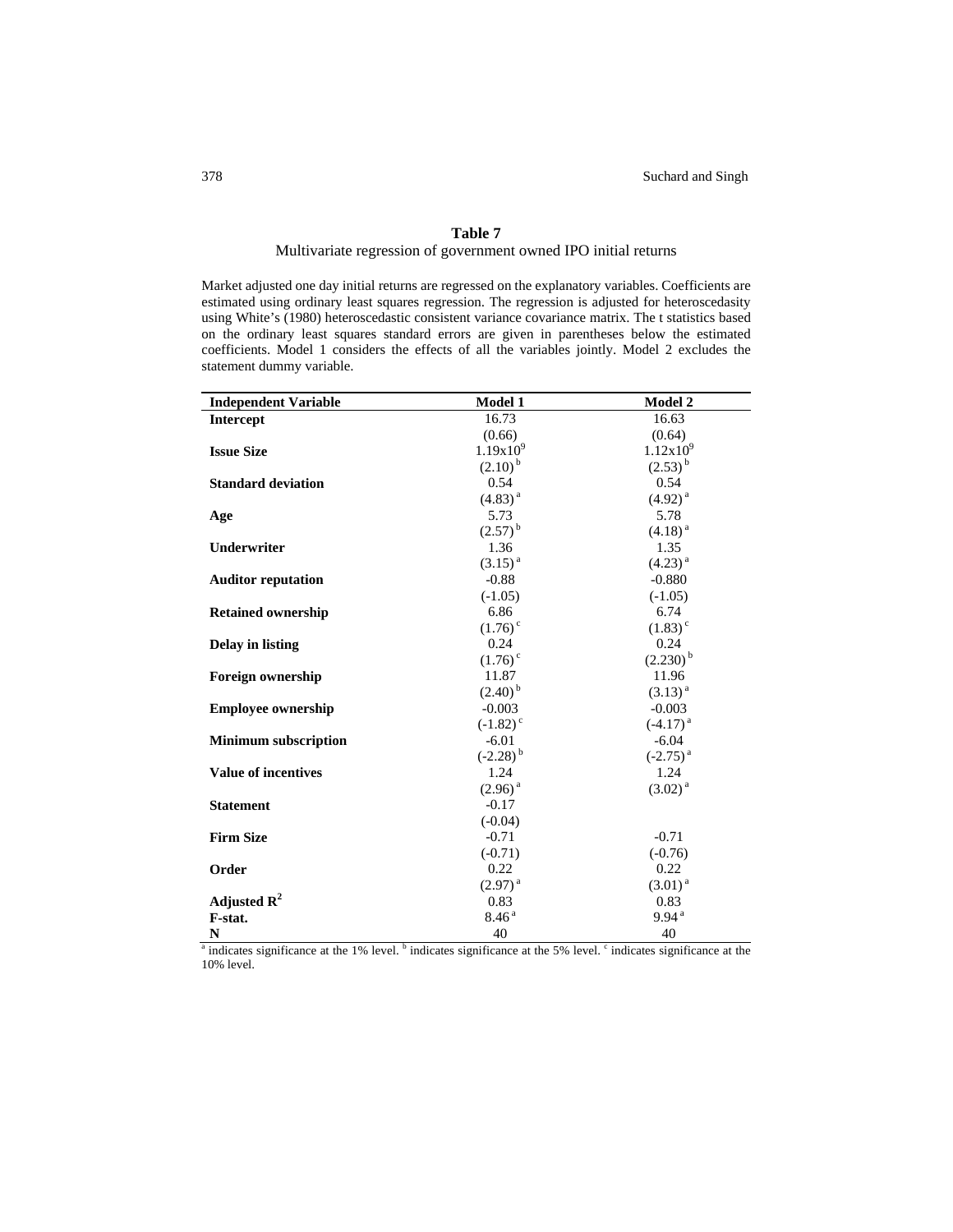The results provide mixed support for the differential information hypothesis. The quality of information is proxied by the reputation of the auditor and the underwriter to the issue. The coefficient of the auditor reputation variable is negative but insignificant. The coefficient is of the underwriter reputation variable is significantly positive (at the 1% level). However, the differential information hypothesis predicts a negative relationship between this variable and the degree of underpricing. Alternatively, underwriter reputation may also serve jointly as a proxy for the relative bargaining power of the underwriter and support the investment banker's monopsony power hypothesis. This hypothesis predicts that issues underwritten by an investment bank with greater relative bargaining power will be underpriced to a greater extent.

The coefficient of the age of the firm is significantly positive (at the 1% level). The differential quality of information hypothesis predicts a negative relationship between the age of the firm and the level of underpricing, as older companies have more information available about them, greater opaqueness and thus ease of valuation. The inconsistency between the results and the theory may be due to efficacy of the proxy for information quality. It is likely that quantity of information increases at a decreasing rate with respect to age. As all the companies in the sample are relatively old, age may not effectively differentiate between the quantities of information available about each of the companies. Banz (1981) suggests that size measured as total assets, is an alternative proxy for quantity of information. The coefficient of total assets is negative, as predicted by the information quantity hypothesis, although it is insignificant. Thus, the results do not support the differential quantity of information hypothesis.

There is a significantly positive relationship (at the 10% level) between the government's retained ownership and underpricing. The result is similar to Jones, Megginson, Nash and Netter (1999) and supports the signalling models of Allen and Faulhaber (1989), Grinblatt and Hwang (1989), Welch (1989) where retained ownership and underpricing are both signals of firm quality. In addition, Perotti's (1995) model is supported where retained ownership and underpricing signal the government's commitment to the privatization.

Furthermore, the results provide support for the wider stock ownership hypothesis. The proxies for the wider stock ownership objective are the minimum subscription amount where a smaller minimum subscription amount permits a wider segment of the population to participate in the offer and the value of monetary incentives offered to investors where to encourage more people to participate in the offer the value of monetary incentives offered is higher. The coefficient of the minimum subscription amount is negative and significant (at the 1% level) whereas the coefficient of the value of incentives is positive and significant (at the 1% level). Both these variables influence the level of underpricing in the predicted direction. Thus, these results support Jenkinson and Mayer's (1988) and Vickers and Yarrow's (1988) hypothesis that underpricing is greater for GOC IPOs when a government objective is wider stock ownership.

However, the employee ownership hypothesis and political support hypothesis are not supported by the results. The coefficient of employee ownership is significantly negative (at the 10% level). A possible explanation is that alternative methods may be used to generate employee support for the privatization such as interest free loans. This result is inconsistent with Dewenter and Malatesta (1997). In addition, the coefficient of the policy statement variable is negative and insignificant suggesting that the opposition's policy stance does not influence the Government's pricing decision.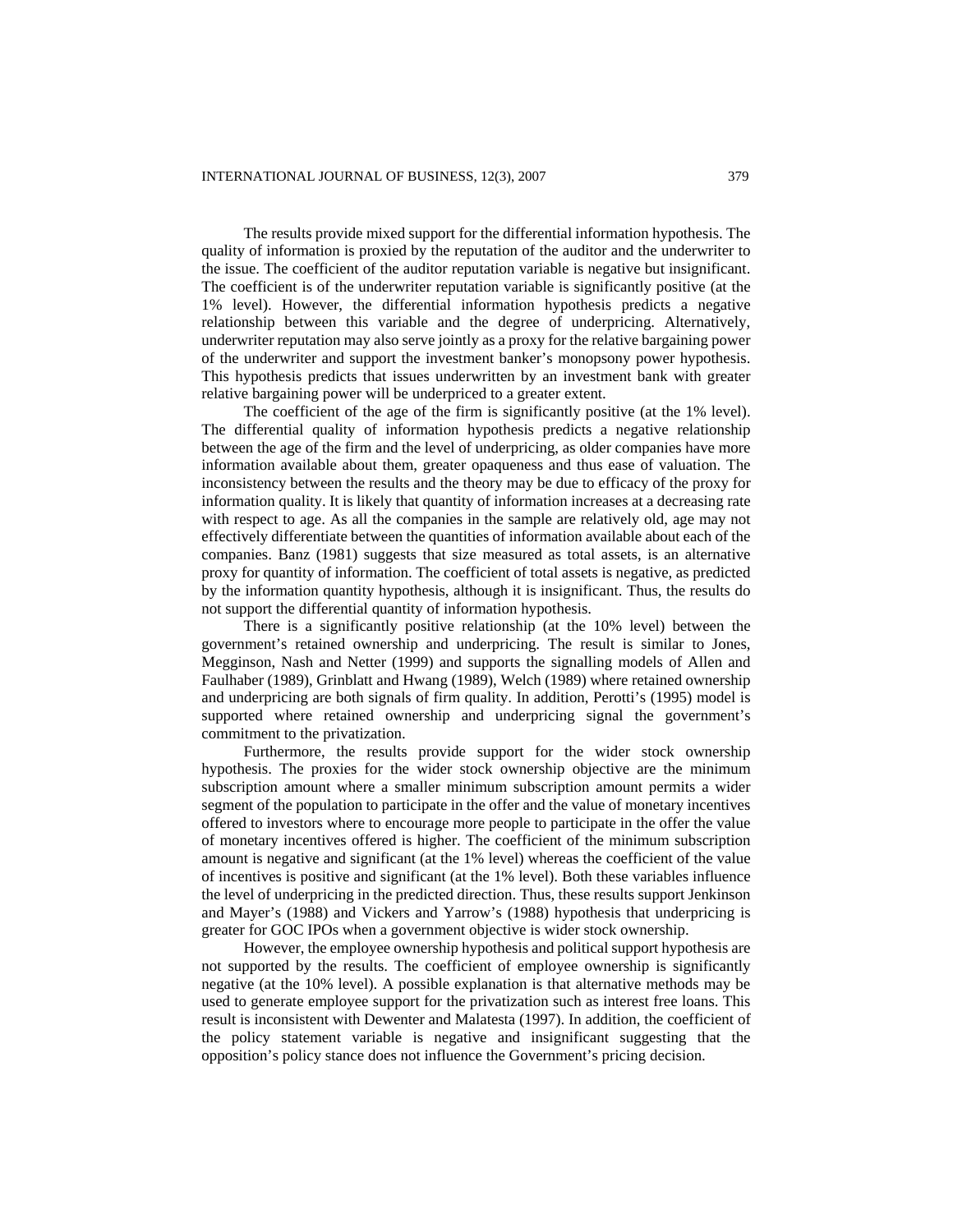The results also reject the hypothesis that underpricing will be greater for GOC IPOs in which foreign participation is kept to a minimum. The coefficient of foreign ownership is significantly positive (at the 5% level). This result does not support the general proposition that political factors influence government owned IPO pricing. However, as univariate regression results found a negative relationship between foreign ownership and underpricing a definite conclusion cannot be reached.

The coefficient of order is significantly positive (at the 1% level) consistent with Dewenter and Malatesta (1997). This outcome tends to reject the hypothesis that initial returns are higher for the first GOC IPOs within a country than for subsequent offers. The positive relationship may be due to the speculative actions of investors. If early GOC IPOs are successful, there will be increased participation in subsequent GOC IPOs which could lead to speculative activity in the aftermarket which drives up the price.

Finally, model 2 excludes the political statement dummy as univariate results suggest that it is not a suitable proxy for the political support hypothesis. The results are stronger as the significance of age, delay, foreign ownership, employee participation and minimum subscription increase. Results obtained using alternative definitions of underpricing are not significantly different to those reported in Table 7.

# **V. CONCLUSION**

This paper presents evidence of the underpricing of government owned IPOs in Australia and the U.K. The results indicate that GOC IPOs in Australia and the U.K. are significantly underpriced. The average unadjusted underpricing for the entire sample is 17.9%, 11.43% for Australia and 19.37% for the U.K. Australian GOC IPOs are underpriced significantly less than U.K. GOC IPOs. In addition, Australian GOC IPOs have lower underpricing than IPOs of privately owned companies whereas U.K. GOC IPOs have higher underpricing than IPOs of privately owned companies. This result is surprising given the similarities in the privatization process and objectives in the U.K and Australia.

Over the long term, Australian GOC IPOs insignificantly outperform the market over a one, three and five year period compared to U.K. GOC IPOs which significantly underperform in the first year of listing but significantly outperform over three and five years compared to the market index. Furthermore, Australian GOC IPOs experience significantly different long-term performance compared to IPOs of privately owned companies that underperform the market over one and three years.

Although, previous research has identified the phenomenon of government owned IPO underpricing, there have been few empirical studies that examine the determinants of this underpricing. Determinants of underpricing are classified into two categories, those applicable to all IPOs and those unique to government owned IPOs. The results suggest that factors from both categories influence the level of underpricing.

The evidence provides strong support for the hypothesis that issues surrounded by a greater level of ex ante uncertainty will be more underpriced than issues surrounded by less uncertainty. The results also support signalling based explanations of underpricing and the wider stock ownership hypothesis. The results do not support the differential quantity/quality information hypothesis, the certification hypothesis, and Rock's (1986) winner's curse explanation. However, the inadequacy of the proxy for informed demand may explain the results of the test of the winners curse model. Future research may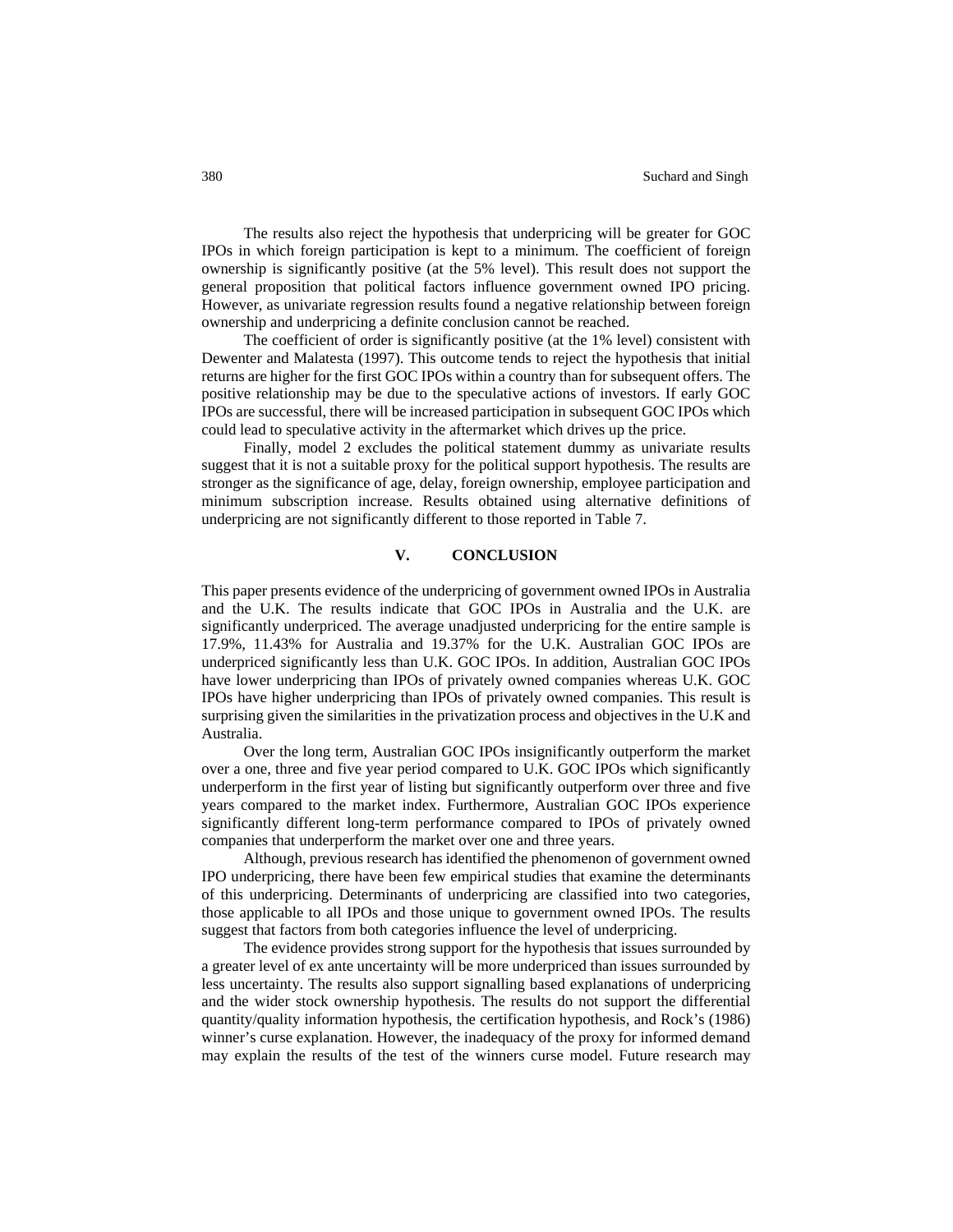consider the use of alternative proxies that better reflect the level of informed demand for government owned IPOs. In addition, other hypotheses for the underpricing of GOC IPOs, namely employee ownership, political support and Vicker and Yarrow (1988)'s order of listing hypothesis are not supported.

## **ENDNOTES**

- 1. OECD Financial Market Trends 1998: no 70.
- 2. Reserve Bank of Australia Bulletin (1997).
- 3. The exceptions are one management buyout and one merger.
- 4. Reserve Bank of Australia Bulletin (1997) and Australian Stock Exchange Share Ownership Survey (1997).
- 5. See Loughran, Ritter and Rydqvist (1994).
- 6. Megginson and Netter (2001) include a survey of the international evidence.
- 7. Preference is given for equity participation to individual Australians as part of public floats.
- 8. Curtis (1993).
- 9. Perotti and Guney (1993), Perotti (1995) and Brennan and Franks (1995).
- 10. Cumulative abnormal returns results are not used in this study. Kothari and Warner (1997) and Barber and Lyon (1997) argue that cumulated returns are biased upward and the bias is an increasing function of the proportionate bid-ask spread of the sample companies.
- 11. Ritter (1984), Clarkson (1994) and Lyneham (1996).
- 12. As in Carter and Manaster (1990).
- 13. How, Izan and Monroe (1995).
- 14. On a value weighted basis the mean return for U.K. GOC IPOs is 18.1% compared to 10.98% for Australian GOC IPOs.
- 15. The unadjusted return is 8.27% and 16.6%.
- 16. The unadjusted return is 45.5% for GOC IPOs between 1979 and 1987, 45.1% for 13 GOC IPOs between 1981 and 1987, 41.36% for 40 GOC IPOs between 1981 and 1991, 37.3% for 12 GOC IPOs between 1980 and 1988, 27.4% including the value of vouchers in the calculation of the return, 17.7% for 42 GOC IPOs between 1979 and 1996 and 36.3% for 39 GOC IPOs between 1981 and 1996.
- 17. Significant at the 5% level.
- 18. Market adjusted returns and price relative returns respectively.
- 19. The performance on a value weighted basis is 3.75%, 20.59% and 37.69% over one, three and five years.
- 20. Lee, Taylor and Walter (1996).
- 21. The t statistics are 2.97 and 2.60 respectively which are significant at the 1% level.
- 22. The performance on a value weighted basis is -5.13%, 34.26% and 69.36% over one, three and five years.
- 23. The t stat is 5.37 which is significant at the 1% level.
- 24. A positive insignificant relationship is found.
- 25. For example, the desire for wider share ownership may induce the government to keep the offer open so small investors do not miss out.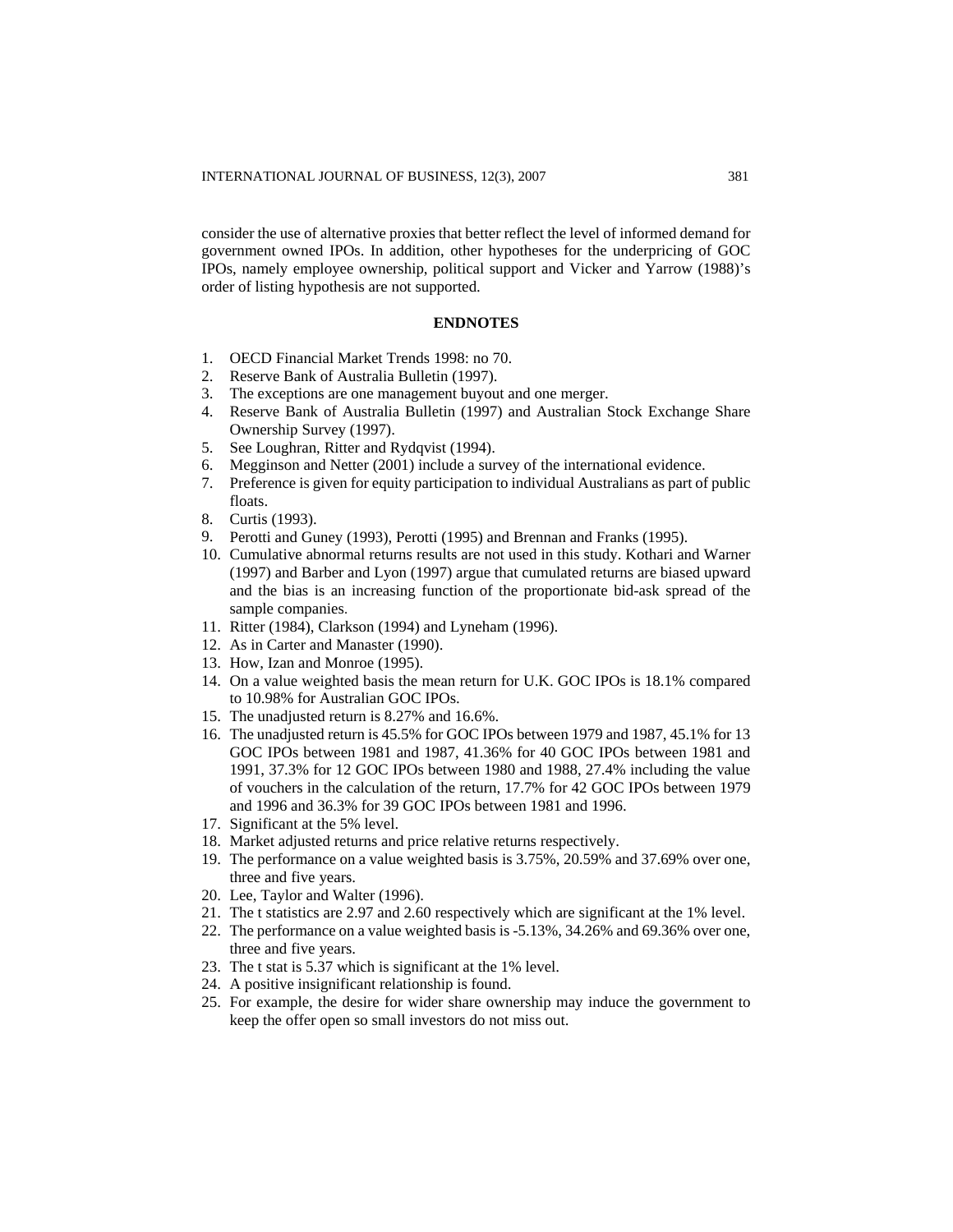#### **REFERENCES**

- Allen, F., and G.R. Faulhaber, 1989, "Signalling by Underpricing in the IPO Market", *Journal of Financial Economics 23*, 303-323.
- Barber, B.M., and J.D Lyon, 1997, "Detecting Long-run Abnormal Stock Returns: The Empirical Power and Specification of Test Statistics", *Journal of Financial Economics* 43, 341-372
- Barry, C.B., and S.J Brown, 1984, "Differential Information and the Small Firm Effect", *Journal of Financial Economics 13*, 283-294.
- Beatty, R.P., 1989, "Auditor Reputation and the Pricing of Initial Public Offerings", *Accounting Review 64*, 693-709.
- Beatty, R.P., and J.R. Ritter, 1986, "Investment Banking Reputation and the Underpricing of Initial Public Offerings", *Journal of Financial Economics 15*, 213-232.
- Benveniste, L.M., and P. Spindt, 1989, "How Investment Bankers Determine the Offer Price and Allocation of New Issues", *Journal of Financial Economics 24*, 343-361.
- Boardman, A., and C. Laurin, 2000, "Factors Affecting the Stock Price Performance of Share Issued Privatisations", *[Applied Economics](http://taylorandfrancis.metapress.com/content/1466-4283/)* 32, 1451-1464.
- Booth, J.R., and L. Chua, 1996, "Ownership Dispersion, Costly Information, and IPO Underpricing", *Journal of Financial Economics* 41, 291-310.
- Booth, J.R. and R.L. Smith, 1986, "Capital Raising, Underwriting and the Certification Process", *Journal of Financial Economics 15*, 261-281.
- Breda, E., R. Collis, B. Deed, and N. Psevdos, 1997, "Bargain Buys, Why Australian Government IPOs are Not as Cheap as Some", *JASSA*,17-23.
- Brennan, M., and J. Franks, 1995, "Underpricing, Ownership and Control in Initial Public Offerings of Equity Securities in the U.K.", *Centre for Economic Policy Research Discussion Paper* 1211, 44-
- Carter, R.B., and S. Manaster, 1990, "Initial Public Offering and Underwriter Reputation", *Journal of Finance 45*, 1045-1067.
- Choi, S., and S. Nam, 1998, "The Short Run Performance of IPOs of Privately and Publicly Owned Firms: International Evidence", *Multinational Finance Journal* 2, 225-244.
- Choi, S., S. Nam and G. Ryu, 2000, "Do Privatization IPOs Outperform the Market-International Evidence?",Working Paper, Korea University.
- Curtis, J.W., 1993, "Offering Mechanisms for Privatization through the Capital Markets, in K.Davis and I. Harper (eds)", *Privatization: the Financial Implications*, (Allen & Unwin, St. Leonards), 46-58.
- Dewenter, K.L., and P.H. Malatesta, 1997, "Public Offerings of State-Owned and Privately-Owned Enterprises: An International Comparison", *Journal of Finance* 52, 1659-79.
- Dewenter, K.L, and P.H. Malatesta, 2000, "State-Owned and Privately-Owned Firms: An Empirical Analysis of Profitability, Leverage, and Labor Intensity", *American Economic Review*. 91, 320-334.
- Easton, S.A. and S.M.P., Pinder, 1996, "Australian Government Sector Initial Public Offerings", *Applied Economics Letters 3*, 603-605.
- Finn, F.J., and R. Higham, 1988, "The Performance of Unseasoned New Equity Issues-Cum-Stock Exchange Listings in Australia", *Journal of Banking and Finance*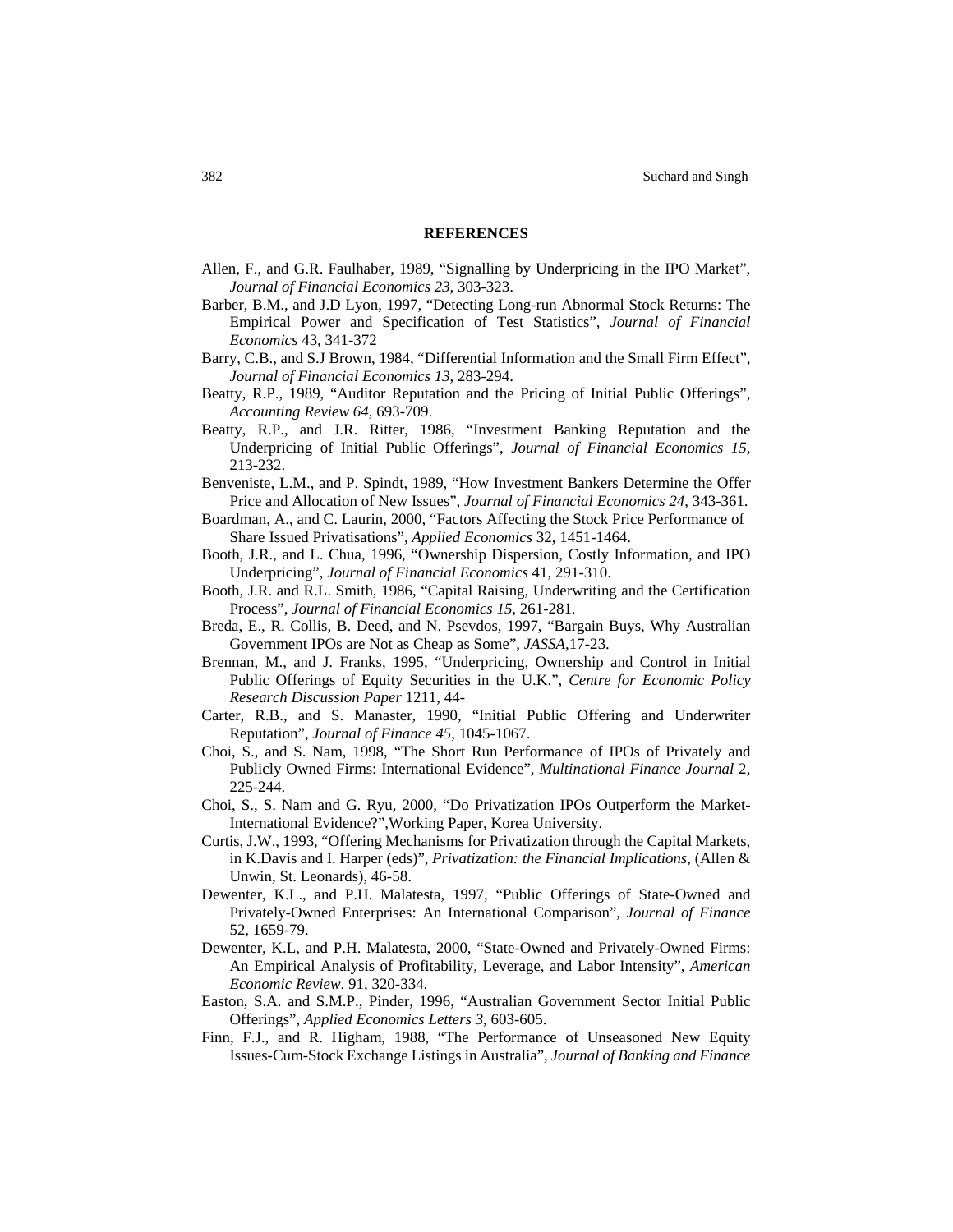*12*, 333-351.

- Grinblatt, M., and C.Y. Hwang, 1989, "Signalling and the Pricing of New Issues", *Journal of Finance 44*, 393-420.
- How, J.C.Y., H.Y. Izan, and G.S. Monroe, 1995, "Differential Information and the Underpricing of Initial Public Offerings: Australian Evidence", *Accounting and Finance 35*, 87-105.
- Huang, Q., and R.M. Levich, 2003, "Underpricing of New Equity Offerings by Privatised Firms: An International Test", *International Journal of Theoretical and Applied Finance* 6,1-30.
- Ibbotson, R.G., J.L. Sindelar, and J.R Ritter, 1994, "The Market's Problem with the Pricing of Initial Public Offerings", *Journal of Applied Corporate Finance 7*, 66-74.
- Jacquillat, B., 1987, "Nationalization and Privatization in Contemporary France", *Government Union Review* 8, 21-50.
- Jenkinson, T.J., 1990, "Initial Public Offerings in the United Kingdom, the United States, and Japan", *Journal of the Japanese and International Economy* 4, 428-49.
- Jenkinson,T.J., and C. Mayer, 1988, "The Privatization Process in France and the U.K", *European Economic Review* 32, 482-90.
- Jones, S.L., W.L Megginson, R.C. Nash and J.M Netter, 1999, "Share Issue Privatizations as Financial Means to Political and Economic Ends", *Journal of Financial Economics 53,* 217-253.
- Kothari, S.P., and J.B. Warner, 1997, "Measuring Long-Horizon Security Price Performance", *Journal of Financial Economics* 43, 301-339
- Lee, P.J., S.L. Taylor, and T.S. Walter, 1996, "Australian IPO Pricing in the Short and Long Run", *Journal of Banking and Finance 20*, 1189-1210.
- Levis, M., 1993, "The Long-run Performance of Initial Public Offerings: The U.K. Experience", *Financial Management 22*, 28-41.
- Loughran, T., J.R. Ritter, and K. Rydqvist, 1994, "Initial Public Offerings: International Insights", *Pacific Basin Finance Journal 2*, 165-199.
- Ljungqvist, A., T. Jenkinson, and W. Wilhelm, 2003, ["Global Integration of Primary](http://www.stern.nyu.edu/%7Ealjungqv/papers/LJW_RFS.pdf)  [Equity Markets: The Role of U.S. Banks and U.S. Investors"](http://www.stern.nyu.edu/%7Ealjungqv/papers/LJW_RFS.pdf), *Review of Financial Studies*16, 63-99.
- Lyneham, P., 1996, *Honours Thesis*, University of New South Wales.
- Mauer, D.C., and L.W. Senbet, 1992, "The Effect of the Secondary Market on the Pricing of Initial Public Offerings: Theory and Evidence", *Journal of Financial and Quantitative Analysis 27*, 55-79.
- Megginson, W.L, R. Nash, J.M. Netter, and A. Schwartz, 2000, "The Long Run Return to Investors in Share Issue Privatizations", *Financial Management* 29, 68-77.
- Megginson, W.L., and J.M. Netter, 2001, "From State to Market: A Survey of Empirical Studies on Privatization", *Journal of Economic Literature* 39, 321-89.
- Menyah, K., K.N. Paudyal, and C.G. Inyangete, 1990, "The Pricing of Initial Offerings of Privatised Companies on the London Stock Exchange", *Accounting and Business Research 21*, 51-56.
- Menyah, K., and K.N. Paudyal, 1996, "Share Issue Privatizations: The U.K. Experience, in Empirical Issues in Raising Equity Capital", M. Levis, ed., *Advances in Finance, Investment and Banking*, Vol. 2 (North-Holland Amsterdam) 17-48.
- Morgan, K., 1990, "The UK Experience of Privatization: Implications for the Plan of the Federal Coalition", *Discussion Paper No. 6. Public Sector Research Centre, UNSW.*